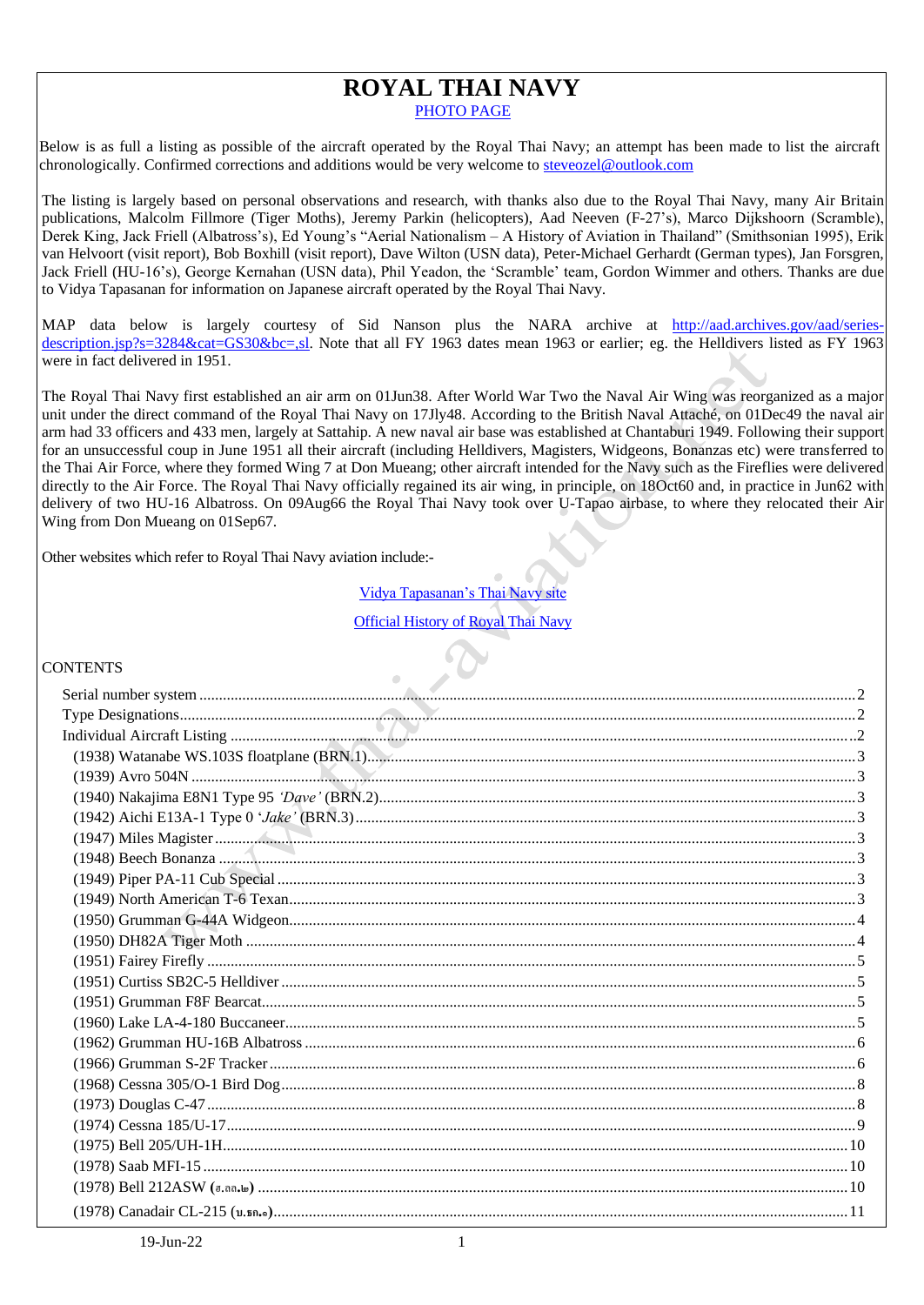# <span id="page-1-0"></span>**Serial number system**

Initially, until the 1970's, aircraft usually wore serials derived from their previous USAF serial, BuNo or c/n, e.g. Tracker '415' was ex Bu136415. Since then however the serial has been based on the squadron allocation.

×

A three-figure system was first in use. The first figure denoted the Squadron and the last two the individual aircraft serial, e.g. Bell 212 '405' was 4 Squadron aircraft 5.

In the early 1990's (before 1996) however the unit designations were extended, and a four-figure aircraft serial system introduced. The first two numbers denote the unit, and the last two the individual aircraft serial. For example, Cessna T337 '1311' is 103 Squadron ('13') aircraft 11; AV-8S '3104' is 301 Squadron ('31') aircraft 4.

Certain aircraft span all three systems, e.g. Tracker Bu136416 has been serialled 416, 102 and 1102 successively.

# <span id="page-1-1"></span>**Type Designations**

Aircraft are also issued type designations, which are generally worn on the aircraft. Known are:-

Ċ

| Aircraft Administrative |                             | <b>Transport</b> |                                            |
|-------------------------|-----------------------------|------------------|--------------------------------------------|
| บ.ธก.ด                  | Canadair CL-215             | บ.ลล.ด           | $F-27-400$                                 |
| บ.ธก.๒                  | GAF N24A Nomad              | บ.ลล.๒           | Embraer ERJ135LR                           |
|                         | Helicopter (Anti-Submarine) | บ.ลว.ด           | Dornier Do228-212                          |
| ฮ.ปด.๑                  | Sikorsky S-70B-7 Seahawk    | Others           |                                            |
| Helicopter (Transport)  |                             | บ.ตช.ด           | Cessna T337H-SP 'Summit Sentry O2-337' mod |
| ฮ.ลล.ด                  | Bell UH-1H (unconfirmed)    | บ.ตผ.ด           | <b>Fokker F-27-200</b>                     |
| ฮ.ลล.๒                  | Bell 212ASW                 | บ.ตผ.๒ก/ข        | Lockheed P-3 Orion                         |
| ฮ.ลล.๓                  | Bell 214ST                  | บ.ขจ.ดก          | McDonnell Douglas AV-8                     |
| ฮ.ลล.๔                  | Sikorsky S-76B-7            | ฮ.ตผ.ด           | Westland Super Lynx 300 Mk.110             |
| ฮ.ลล.๕                  | MH-60S Knighthawk           | 222              | Vought A-7 Corsair                         |
|                         |                             |                  |                                            |

# <span id="page-1-2"></span>**Individual Aircraft Listing**

In the aircraft listings below, the suffix \* after a serial or c/n indicates that this has been physically checked against the airframe.

Details of previous and subsequent histories shown in green italics thus *[nnnnn]*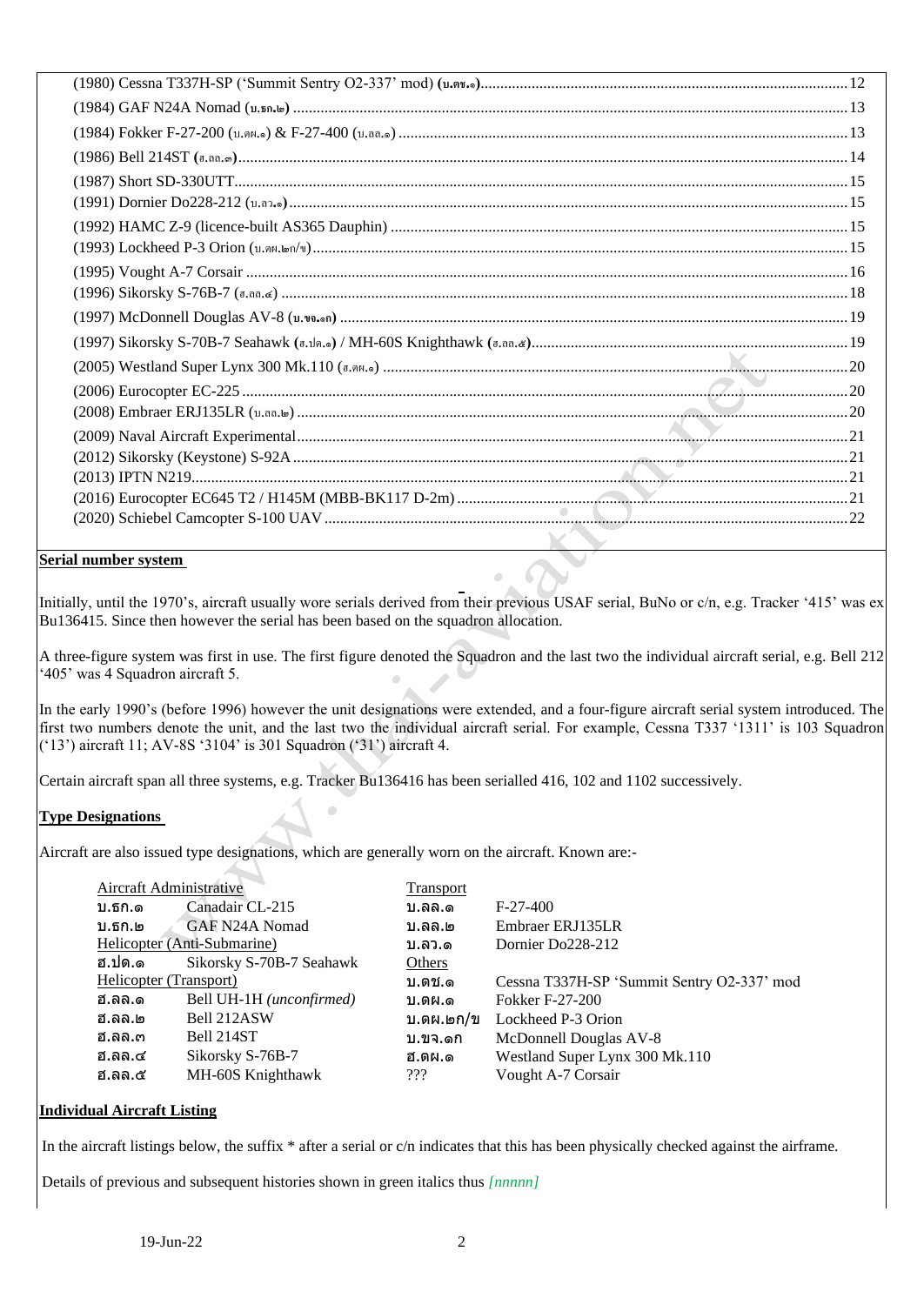<span id="page-2-7"></span><span id="page-2-6"></span><span id="page-2-5"></span><span id="page-2-4"></span><span id="page-2-3"></span><span id="page-2-2"></span><span id="page-2-1"></span><span id="page-2-0"></span>

| <b>Type</b>           | Serial Worn                                                                                                                                                                              | Previous Identity                                                                                                                                  |        | C/n     |  | <b>Notes</b>                                                                                                            |  |  |  |
|-----------------------|------------------------------------------------------------------------------------------------------------------------------------------------------------------------------------------|----------------------------------------------------------------------------------------------------------------------------------------------------|--------|---------|--|-------------------------------------------------------------------------------------------------------------------------|--|--|--|
|                       | (1938) Watanabe WS.103S floatplane (BRN.1)                                                                                                                                               |                                                                                                                                                    |        |         |  |                                                                                                                         |  |  |  |
|                       | accepted 25Apr38;<br>6 delivered 04May38;<br>5 still active 1945                                                                                                                         | 4 based at Sattahip & 2 on Thai Navy corvettes;                                                                                                    |        |         |  |                                                                                                                         |  |  |  |
| (1939) Avro 504N      |                                                                                                                                                                                          |                                                                                                                                                    |        |         |  |                                                                                                                         |  |  |  |
|                       | $\bullet$                                                                                                                                                                                | 2 loaned from Thai AF & delivered 1939                                                                                                             |        |         |  |                                                                                                                         |  |  |  |
|                       | (1940) Nakajima E8N1 Type 95 'Dave' (BRN.2)                                                                                                                                              |                                                                                                                                                    |        |         |  |                                                                                                                         |  |  |  |
|                       | 18 ordered 1938 & delivered by sea late 1940;<br>$\bullet$<br>27 more reported procured late 1942 / early 1943;<br>1 destroyed & 2 damaged on ground 24/25Jly45;<br>15 still active 1945 |                                                                                                                                                    |        |         |  |                                                                                                                         |  |  |  |
|                       | (1942) Aichi E13A-1 Type 0 'Jake' (BRN.3)                                                                                                                                                |                                                                                                                                                    |        |         |  |                                                                                                                         |  |  |  |
|                       | 3 delivered 1942;<br>3 delivered Jun44;<br>5 still active 1945                                                                                                                           | 1 destroyed on ground 24/25Jly45;                                                                                                                  |        |         |  |                                                                                                                         |  |  |  |
|                       |                                                                                                                                                                                          | during WW2, and some Mitsubishi F1M2 'Pete' delivered before 1945 are incorrect                                                                    |        |         |  | Note: Reports of 12 Nakajima (Mitsubishi?) A6M2-N delivered 1941 plus 27 in 1942, some Tachikawa Ki9 'Spruce' delivered |  |  |  |
| (1947) Miles Magister |                                                                                                                                                                                          |                                                                                                                                                    |        |         |  |                                                                                                                         |  |  |  |
|                       | ٠                                                                                                                                                                                        | 20 delivered Nov47 to Mar48 to both Air Force and Navy; split not known;<br>survivors taken over by Air Force following June 1951 Navy failed coup |        |         |  |                                                                                                                         |  |  |  |
| (1948) Beech Bonanza  |                                                                                                                                                                                          |                                                                                                                                                    |        |         |  |                                                                                                                         |  |  |  |
|                       | 3 delivered 1948;<br>$\bullet$<br>1 to Siamese AW 1951;                                                                                                                                  | 2 taken over by Air Force following June 1951 Navy failed coup;<br>1 Bonanza stolen from Sattahip 12Feb49, flown to Burma & not returned by 23Feb  |        |         |  |                                                                                                                         |  |  |  |
|                       |                                                                                                                                                                                          | <b>NC3996N</b>                                                                                                                                     | D-1467 |         |  | exported to Thailand 15Apr48; to RTAF                                                                                   |  |  |  |
|                       |                                                                                                                                                                                          | <b>NC3997N</b>                                                                                                                                     | D-1483 |         |  | exported to Thailand 26Apr48; to HS-SFE                                                                                 |  |  |  |
|                       |                                                                                                                                                                                          | <b>NC3998N</b>                                                                                                                                     | D-1486 |         |  | exported to Thailand 26Apr48; to RTAF                                                                                   |  |  |  |
|                       | (1949) Piper PA-11 Cub Special<br>2 delivered 1949;                                                                                                                                      | taken over by Air Force following June 1951 Navy failed coup                                                                                       |        |         |  |                                                                                                                         |  |  |  |
|                       |                                                                                                                                                                                          |                                                                                                                                                    |        | 11-1069 |  | exported to Thailand (Royal Thai<br>Government) 22Jly49 (E-17182); to<br><b>RTAF 1951</b>                               |  |  |  |
|                       |                                                                                                                                                                                          |                                                                                                                                                    |        | 11-1070 |  | exported to Thailand (Royal Thai<br>Government) 22Jly49 (E-17183); to<br><b>RTAF 1951</b>                               |  |  |  |
|                       | (1949) North American T-6 Texan                                                                                                                                                          |                                                                                                                                                    |        |         |  |                                                                                                                         |  |  |  |
|                       | coup;                                                                                                                                                                                    | 'Some' (12 ?) reported early 1950's;<br>photo, date unknown, shows at least 4 in Navy markings                                                     |        |         |  | batch delivered on CVE-88 Cape Esperance Apr51 but taken over by Air Force 29Jun51 following Navy failed                |  |  |  |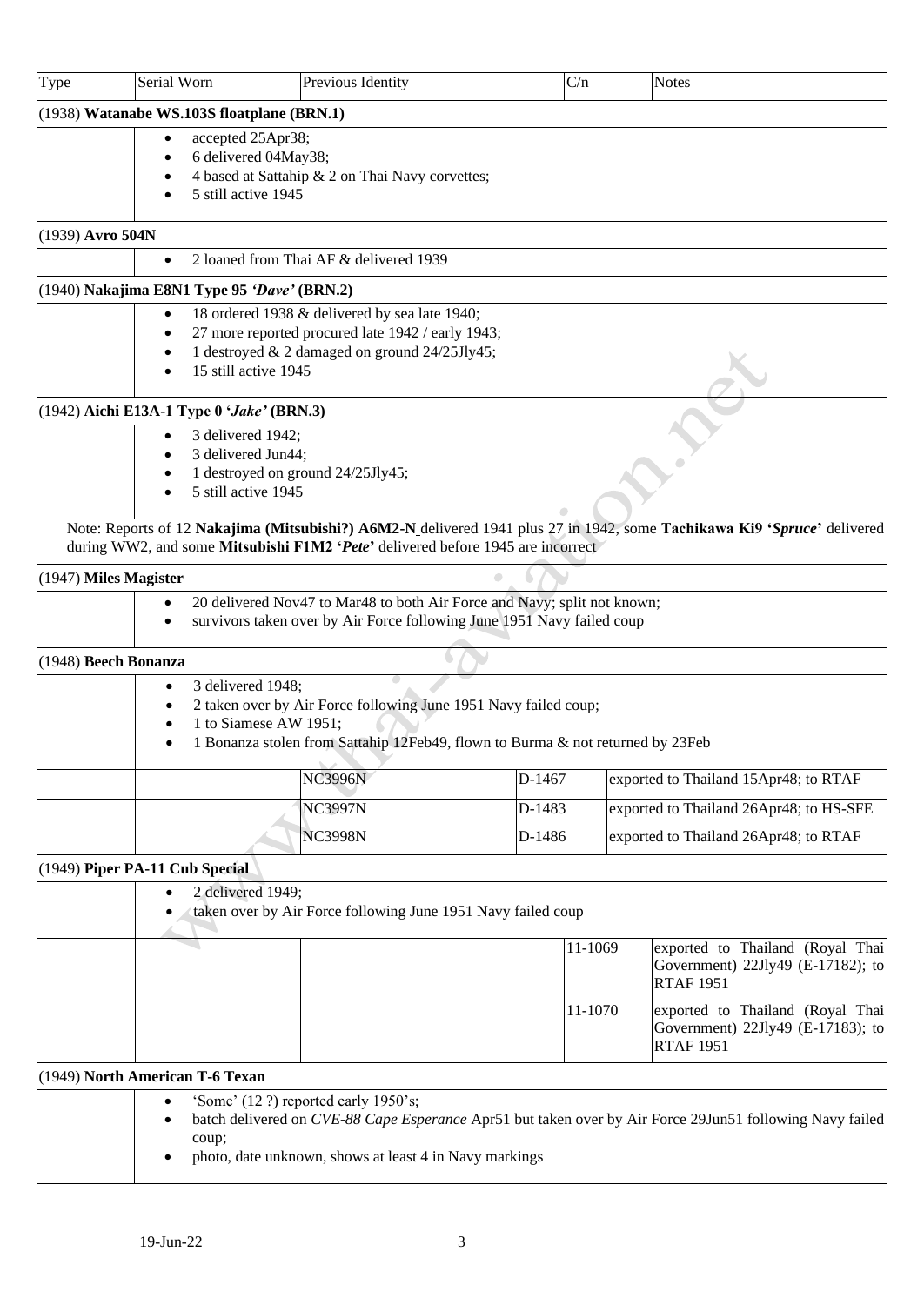<span id="page-3-1"></span><span id="page-3-0"></span>

| <b>Type</b> | Serial Worn                  | Previous Identity                                                                                                                                                                                                                                                                                                     | C/n   | <b>Notes</b>                                                                                                                          |
|-------------|------------------------------|-----------------------------------------------------------------------------------------------------------------------------------------------------------------------------------------------------------------------------------------------------------------------------------------------------------------------|-------|---------------------------------------------------------------------------------------------------------------------------------------|
|             | (1950) Grumman G-44A Widgeon |                                                                                                                                                                                                                                                                                                                       |       |                                                                                                                                       |
|             |                              | report in late 1947 that RTN 'seaplanes arrived recently from the Philippines';                                                                                                                                                                                                                                       |       |                                                                                                                                       |
|             |                              | 5 (or 6?) delivered by 1951;<br>5 taken over by Air Force following June 1951 Navy failed coup;                                                                                                                                                                                                                       |       |                                                                                                                                       |
|             |                              | report that one Widgeon was recovered from a lake in Michigan after it sank, restored, flown to the West                                                                                                                                                                                                              |       |                                                                                                                                       |
|             |                              | Coast, then shipped to Thailand                                                                                                                                                                                                                                                                                       |       |                                                                                                                                       |
|             |                              | NC41972                                                                                                                                                                                                                                                                                                               | 1403  | originally delivered new to Civil                                                                                                     |
|             |                              |                                                                                                                                                                                                                                                                                                                       |       | Aviation School, Bangkok';<br>to<br><b>RTAF 1951</b>                                                                                  |
|             |                              | NC86623, N86623                                                                                                                                                                                                                                                                                                       | 1449  | [mfg 11Apr45; originally dd to Long<br>Island AL 19Jly46, then to Lambros<br>Seaplane Base 27Sep49]; dd to RTN<br>c1950; to RTAF 1951 |
|             | (1950) DH82A Tiger Moth      |                                                                                                                                                                                                                                                                                                                       |       |                                                                                                                                       |
|             |                              | Rollasons received order for 30 Tiger Moths from RThaiNavy 1950, all currently on UK civil register;                                                                                                                                                                                                                  |       |                                                                                                                                       |
|             |                              | 31 (or 34 or 37 ?) delivered 1950/51;<br>survivors taken over by Air Force following June 1951 Navy failed coup                                                                                                                                                                                                       |       |                                                                                                                                       |
|             | $\bullet$<br>$\bullet$       | These 6 Tiger Moths were sold to Wiltshire School of Flying 20Oct50; regd 18Oct50 to Wiltshire School of Flying<br>(Thruxton); no CofA known; regn canx as 'Sold abroad' 30Nov50. They are untraced, but are not confirmed as Thai:-<br>DE432, G-AMFD c/n 85440<br>T7090, G-AMFE c/n 83475<br>R4973, G-AMFF c/n 82883 |       |                                                                                                                                       |
|             |                              | T6182, G-AMFG c/n 84630                                                                                                                                                                                                                                                                                               |       |                                                                                                                                       |
|             |                              | NL824, G-AMFH c/n 86280                                                                                                                                                                                                                                                                                               |       |                                                                                                                                       |
|             |                              | N9276, G-AMFI c/n 82377                                                                                                                                                                                                                                                                                               |       |                                                                                                                                       |
|             |                              | G-AFGT, W7955, (G-AMEA), G-AFGT<br>(canx 17Jan51)                                                                                                                                                                                                                                                                     | 3681  |                                                                                                                                       |
|             | 4                            | N5448, G-AJXM (canx 17Jan51)                                                                                                                                                                                                                                                                                          | 3711  |                                                                                                                                       |
|             | 5?                           | N6614, G-AJXN (canx 19Feb51)                                                                                                                                                                                                                                                                                          | 3915  |                                                                                                                                       |
|             |                              | N6634, G-AJXP (canx 19Feb51)                                                                                                                                                                                                                                                                                          | 3938  |                                                                                                                                       |
|             |                              | N9387, G-AJXR (canx 19Feb51)                                                                                                                                                                                                                                                                                          | 82457 |                                                                                                                                       |
|             |                              | R4899, G-AJXT (canx 19Feb51)                                                                                                                                                                                                                                                                                          | 82816 |                                                                                                                                       |
|             |                              | N6655, G-AKGG (canx 27Oct50)                                                                                                                                                                                                                                                                                          | 3959  |                                                                                                                                       |
|             | 3                            | T7327, G-AMDF (canx 15Nov50)                                                                                                                                                                                                                                                                                          | 83838 |                                                                                                                                       |
|             | $\overline{c}$               | DE146, G-AMDI (canx 01Nov50)                                                                                                                                                                                                                                                                                          | 85216 |                                                                                                                                       |
|             | 7                            | N6969, G-AMDK (canx 14Nov50)                                                                                                                                                                                                                                                                                          | 82207 |                                                                                                                                       |
|             | 5?                           | R4783, G-AMDL (canx 27Oct50)                                                                                                                                                                                                                                                                                          | 82727 |                                                                                                                                       |
|             | 6                            | R5038, G-AMDM (canx 01Nov50)                                                                                                                                                                                                                                                                                          | 82939 |                                                                                                                                       |
|             | 8                            | T6097, G-AMDT (canx 20Dec50)                                                                                                                                                                                                                                                                                          | 84564 |                                                                                                                                       |
|             | 9                            | N6787, G-AMDU (canx 20Dec50)                                                                                                                                                                                                                                                                                          | 82057 |                                                                                                                                       |
|             | 13                           | T7127, G-AMDV (canx 20Dec50)                                                                                                                                                                                                                                                                                          | 83578 |                                                                                                                                       |
|             |                              | T7094, G-AMDW (canx 20Dec50)                                                                                                                                                                                                                                                                                          | 83479 |                                                                                                                                       |
|             | 11                           | T6025, G-AMDX (canx 20Dec50)                                                                                                                                                                                                                                                                                          | 84173 |                                                                                                                                       |
|             | 10                           | DF134, G-AMDY (canx 20Dec50)                                                                                                                                                                                                                                                                                          | 85883 |                                                                                                                                       |
|             | 14                           | DE737, G-AMEB (canx 17Jan51)                                                                                                                                                                                                                                                                                          | 85667 |                                                                                                                                       |
|             |                              | R4778, G-AMEE (canx 19Feb51)                                                                                                                                                                                                                                                                                          | 82722 |                                                                                                                                       |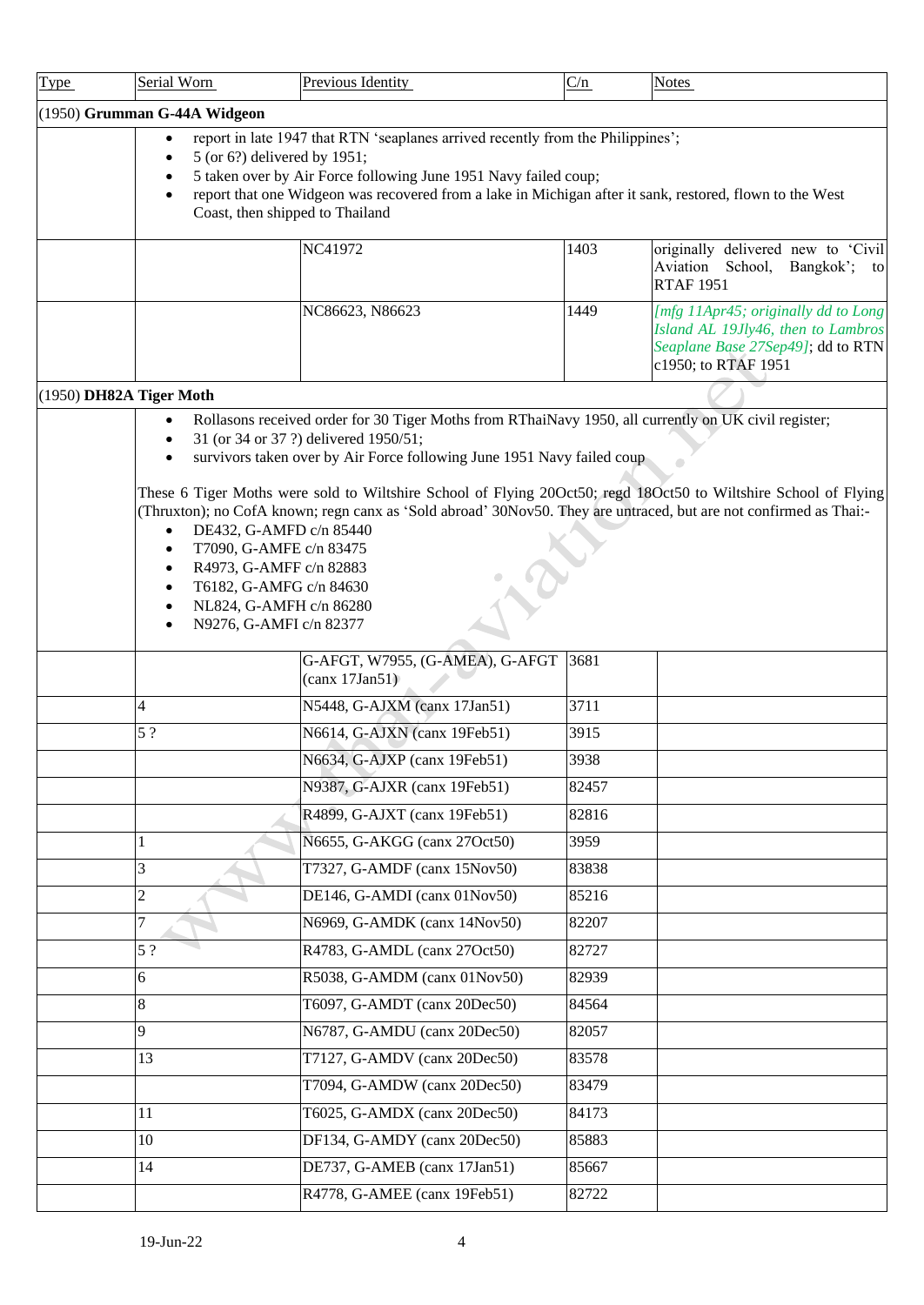<span id="page-4-3"></span><span id="page-4-2"></span><span id="page-4-1"></span><span id="page-4-0"></span>

| <b>Type</b> | Serial Worn                     |                 |                                    | Previous Identity                              |                                |                  | C/n   | <b>Notes</b>                                                                                                                                                                                                                                                                                             |
|-------------|---------------------------------|-----------------|------------------------------------|------------------------------------------------|--------------------------------|------------------|-------|----------------------------------------------------------------------------------------------------------------------------------------------------------------------------------------------------------------------------------------------------------------------------------------------------------|
|             |                                 |                 |                                    |                                                | T6920, G-AMEF (canx 19Feb51)   |                  | 85149 |                                                                                                                                                                                                                                                                                                          |
|             |                                 |                 |                                    |                                                | T7809, G-AMEG (canx 18Jan51)   |                  | 84187 |                                                                                                                                                                                                                                                                                                          |
|             |                                 |                 |                                    |                                                | T7154, G-AMEH (canx 19Feb51)   |                  | 83613 |                                                                                                                                                                                                                                                                                                          |
|             |                                 |                 |                                    |                                                | T5603, G-AMFA (canx 18Jan51)   |                  | 83296 |                                                                                                                                                                                                                                                                                                          |
|             |                                 |                 |                                    |                                                | T6033, G-AMFB (canx 1951)      |                  | 84212 |                                                                                                                                                                                                                                                                                                          |
|             |                                 |                 |                                    |                                                | N6485, G-AMFC (canx 19Feb51)   |                  | 3822  |                                                                                                                                                                                                                                                                                                          |
|             |                                 |                 |                                    |                                                | N6713, G-AMFY (canx 17Jan51 ?) |                  | 3986  |                                                                                                                                                                                                                                                                                                          |
|             | 17                              |                 |                                    |                                                | T6254, G-AMFZ (canx 17Jan51)   |                  | 84680 |                                                                                                                                                                                                                                                                                                          |
|             |                                 |                 |                                    |                                                | N6931, G-AMGA (canx 19Feb51)   |                  | 82175 |                                                                                                                                                                                                                                                                                                          |
|             | 21 ?                            |                 |                                    |                                                | R4877, G-AMGB (canx 17Jan51)   |                  | 82794 | Reported to be the Tiger Moth in<br>the RTAF Museum                                                                                                                                                                                                                                                      |
|             |                                 |                 |                                    |                                                | T6045, G-AMHH (canx 19Feb51)   |                  | 84275 |                                                                                                                                                                                                                                                                                                          |
|             |                                 |                 |                                    |                                                |                                |                  |       | Neither of the two 'Tango Squadron' Tiger Moths is from the above list; both are 1990's imports to Thailand                                                                                                                                                                                              |
|             | (1951) Fairey Firefly           |                 |                                    |                                                |                                |                  |       |                                                                                                                                                                                                                                                                                                          |
|             | $\bullet$                       |                 | delivered to Air Force from Oct51  |                                                |                                |                  |       | 10 FR.1 & 2 T.2 ordered Apr50, but order taken over by Air Force following June 1951 Navy failed coup, and                                                                                                                                                                                               |
|             | (1951) Curtiss SB2C-5 Helldiver |                 |                                    |                                                |                                |                  |       |                                                                                                                                                                                                                                                                                                          |
|             |                                 |                 | MAP deliveries to Navy (6):-       |                                                |                                |                  |       |                                                                                                                                                                                                                                                                                                          |
|             | <b>RCN</b>                      | No.             | <b>Type</b>                        | FY                                             | Source                         |                  |       | Serial numbers of aircraft probably involved                                                                                                                                                                                                                                                             |
|             | <b>SG08</b>                     | 6               | $SB-2C$                            | 1963                                           | <b>XS NAVY</b>                 |                  |       | Bu83206, Bu83299, Bu83328, Bu83410,                                                                                                                                                                                                                                                                      |
|             | $\bullet$                       |                 | 29Jun51 following Navy failed coup |                                                |                                | Bu83711, Bu89458 |       | 6 delivered on CVE-88 Cape Esperance Apr51 (in Bangkok 17Apr51 to 25Apr51), but taken over by Air Force                                                                                                                                                                                                  |
|             |                                 |                 |                                    |                                                |                                |                  |       |                                                                                                                                                                                                                                                                                                          |
|             |                                 |                 |                                    | Bu83206 (soc 31Jly49)                          |                                |                  |       |                                                                                                                                                                                                                                                                                                          |
|             |                                 |                 |                                    | Bu83299 (soc 31May49)<br>Bu83328 (soc 31May49) |                                |                  |       |                                                                                                                                                                                                                                                                                                          |
|             |                                 |                 |                                    |                                                |                                |                  |       |                                                                                                                                                                                                                                                                                                          |
|             |                                 |                 |                                    | Bu83410 (soc 31May49)                          |                                |                  | 366   | to RTAF Museum                                                                                                                                                                                                                                                                                           |
|             |                                 |                 |                                    | Bu83711 (soc 31May49)                          |                                |                  |       |                                                                                                                                                                                                                                                                                                          |
|             |                                 |                 |                                    | Bu89458 (soc 28Feb49)                          |                                |                  |       |                                                                                                                                                                                                                                                                                                          |
|             |                                 |                 |                                    |                                                |                                |                  |       |                                                                                                                                                                                                                                                                                                          |
|             | (1951) Grumman F8F Bearcat      |                 |                                    |                                                |                                |                  |       |                                                                                                                                                                                                                                                                                                          |
|             |                                 |                 |                                    |                                                |                                |                  |       | 10 due for delivery Jly51 but order taken over by Air Force following June 1951 Navy failed coup                                                                                                                                                                                                         |
|             | (1960) Lake LA-4-180 Buccaneer  |                 |                                    |                                                |                                |                  |       |                                                                                                                                                                                                                                                                                                          |
|             |                                 | Police service. |                                    |                                                |                                |                  |       | It is unclear when these aircraft were operated by the Navy. It is possible that they were operated by Navy after                                                                                                                                                                                        |
|             | 246                             |                 | N1003L                             |                                                |                                |                  | 246   | CofA issued 19Jly60; sold by Lake<br>Aircraft Corp (Sanford, ME) to<br>Ruam-Jai Co (Bangkok) 17Aug60<br>thro' California Overseas Export<br>Inc (Oakland, CA); exported to<br>Thailand (Ruam-Jai Co) 25Aug60<br>(E-42620); N1003L canx 29Sep60;<br>to Marine Police (ตร.รน) as one of<br>501, 502 or 503 |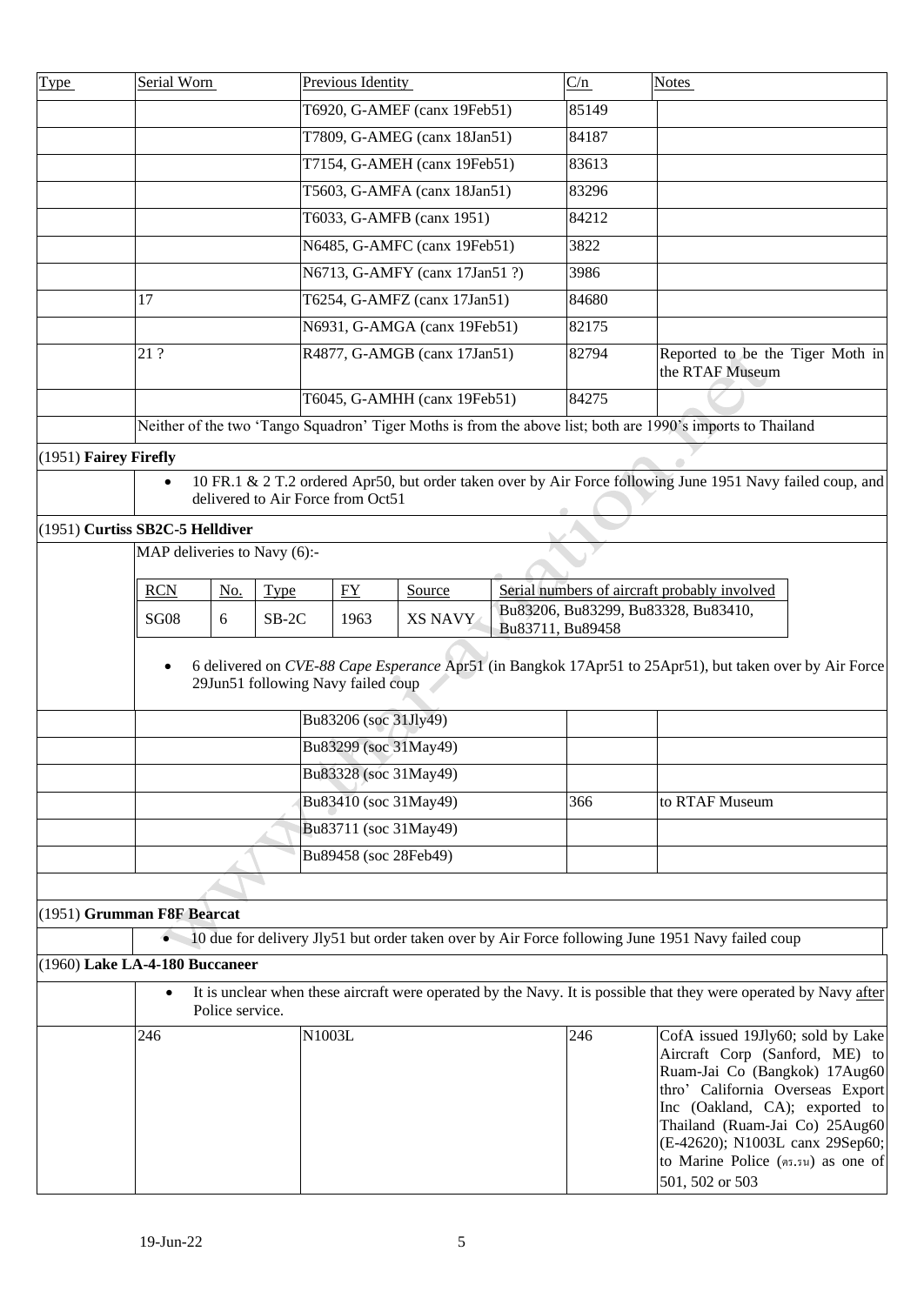<span id="page-5-1"></span><span id="page-5-0"></span>

| <b>Type</b>                     | Serial Worn                   |                |                              |                       | Previous Identity |                                                                                                                                       |  |  | C/n                      | <b>Notes</b>                                                                                                                                                                                                                                                                                                                                                                                                                                                                                                                                                                                                                                                                                                                                   |
|---------------------------------|-------------------------------|----------------|------------------------------|-----------------------|-------------------|---------------------------------------------------------------------------------------------------------------------------------------|--|--|--------------------------|------------------------------------------------------------------------------------------------------------------------------------------------------------------------------------------------------------------------------------------------------------------------------------------------------------------------------------------------------------------------------------------------------------------------------------------------------------------------------------------------------------------------------------------------------------------------------------------------------------------------------------------------------------------------------------------------------------------------------------------------|
|                                 | 250<br>251                    |                |                              |                       | N1007L<br>N1008L  |                                                                                                                                       |  |  | 250<br>251               | by Lake Aircraft<br>sold<br>Corp<br>(Sanford, ME) to Ruam-Jai Co<br>15Sep60<br>thro'<br>(Bangkok)<br>California Overseas Export Inc<br>(Oakland,<br>CA);<br>exported<br>to<br>Thailand (Ruam-Jai Co) 15Sep60<br>(E-42621); CofR to Lake Aircraft<br>Corp 18Nov60; N1007L canx<br>12Dec60; to Marine Police (ดร.รน)<br>as one of 501, 502 or 503<br>CofA issued 23Sep60; flown to<br>Linden, NJ 23Sep60 for packing by<br>Amco Packers & Services; BoS<br>from Lake Aircraft Corp (Sanford,<br>ME) to California Overseas Export<br>Inc (Oakland, CA) 27Sep60; CofR<br>to Lake Aircraft Corp 10Oct60;<br>exported to Thailand (Ruam-Jai<br>Co) 17Oct60 (E-41450); N1008L<br>canx 28Nov60; to Marine Police<br>(ตร.รน) as one of 501, 502 or 503 |
| (1962) Grumman HU-16B Albatross |                               |                |                              |                       |                   |                                                                                                                                       |  |  |                          |                                                                                                                                                                                                                                                                                                                                                                                                                                                                                                                                                                                                                                                                                                                                                |
|                                 | MAP deliveries to Navy:-      |                |                              |                       |                   |                                                                                                                                       |  |  |                          |                                                                                                                                                                                                                                                                                                                                                                                                                                                                                                                                                                                                                                                                                                                                                |
|                                 | <b>RCN</b>                    | No.            |                              |                       | FY                |                                                                                                                                       |  |  |                          | Serial numbers of aircraft probably involved                                                                                                                                                                                                                                                                                                                                                                                                                                                                                                                                                                                                                                                                                                   |
|                                 | ZB19                          | $\overline{2}$ | <b>Type</b><br><b>HU-16A</b> |                       | 1963              | Source<br>PR NAVY                                                                                                                     |  |  | Bu151264, Bu151265       |                                                                                                                                                                                                                                                                                                                                                                                                                                                                                                                                                                                                                                                                                                                                                |
|                                 | CD53                          | 1              | $HU-16B$                     |                       | 1967              | <b>XS USAF</b>                                                                                                                        |  |  | 51-7235 (listed to RTAF) |                                                                                                                                                                                                                                                                                                                                                                                                                                                                                                                                                                                                                                                                                                                                                |
|                                 | ٠<br>٠                        |                |                              |                       |                   | 1 crashed 05Mar65 & replaced by a 3 <sup>rd</sup> aircraft in 1968;<br>based initially at Don Mueang, until moved to U-Tapao mid-1966 |  |  |                          |                                                                                                                                                                                                                                                                                                                                                                                                                                                                                                                                                                                                                                                                                                                                                |
|                                 | 1264                          |                |                              |                       | 51-7181, Bu151264 |                                                                                                                                       |  |  | 232/7B                   | <i>Bu151264</i><br>$toc$ $16$ <i>May</i> $62$ ;<br>soc<br>17Jun62]; dd to Don Mueang<br>Jun62 in aluminium finish; IRAN at<br>Shin Meiwa, Itami late 1964 / early<br>1965; probably repainted in dark<br>grey & white top livery during<br>IRAN; w/o 05Mar65 in Taiwan<br>whilst returning from IRAN in<br>Japan                                                                                                                                                                                                                                                                                                                                                                                                                               |
|                                 | 51-7198, Bu151265<br>1265     |                |                              |                       |                   |                                                                                                                                       |  |  | 263/21B                  | [Bu151265 toc 16May62;<br>soc<br>17Jun62]; dd to Don Mueang<br>Jun62 in aluminium finish; IRAN at<br>Shin Meiwa, Itami Feb/Jly64;<br>repainted in dark grey & white top<br>livery during IRAN; wfu 1981;<br>preserved at U-Tapao                                                                                                                                                                                                                                                                                                                                                                                                                                                                                                               |
|                                 | 235 / 7235 / 51-7235          |                |                              | 51-7235 (soc 05Jun68) |                   |                                                                                                                                       |  |  | 321/65B                  | dd 1968 in aluminium finish; IRAN<br>at Shin Meiwa, Itami late 1969;<br>repainted as 235 in dark grey &<br>white top livery during IRAN; later<br>serialled 7235; wfu 1981; preserved<br>at Samut Prakarn                                                                                                                                                                                                                                                                                                                                                                                                                                                                                                                                      |
| (1966) Grumman S-2F Tracker     |                               |                |                              |                       |                   |                                                                                                                                       |  |  |                          |                                                                                                                                                                                                                                                                                                                                                                                                                                                                                                                                                                                                                                                                                                                                                |
|                                 | MAP deliveries to Navy (11):- |                |                              |                       |                   |                                                                                                                                       |  |  |                          |                                                                                                                                                                                                                                                                                                                                                                                                                                                                                                                                                                                                                                                                                                                                                |
|                                 | <b>RCN</b>                    | No.            | <b>Type</b>                  |                       | FY                | Source                                                                                                                                |  |  |                          | Serial numbers of aircraft probably involved                                                                                                                                                                                                                                                                                                                                                                                                                                                                                                                                                                                                                                                                                                   |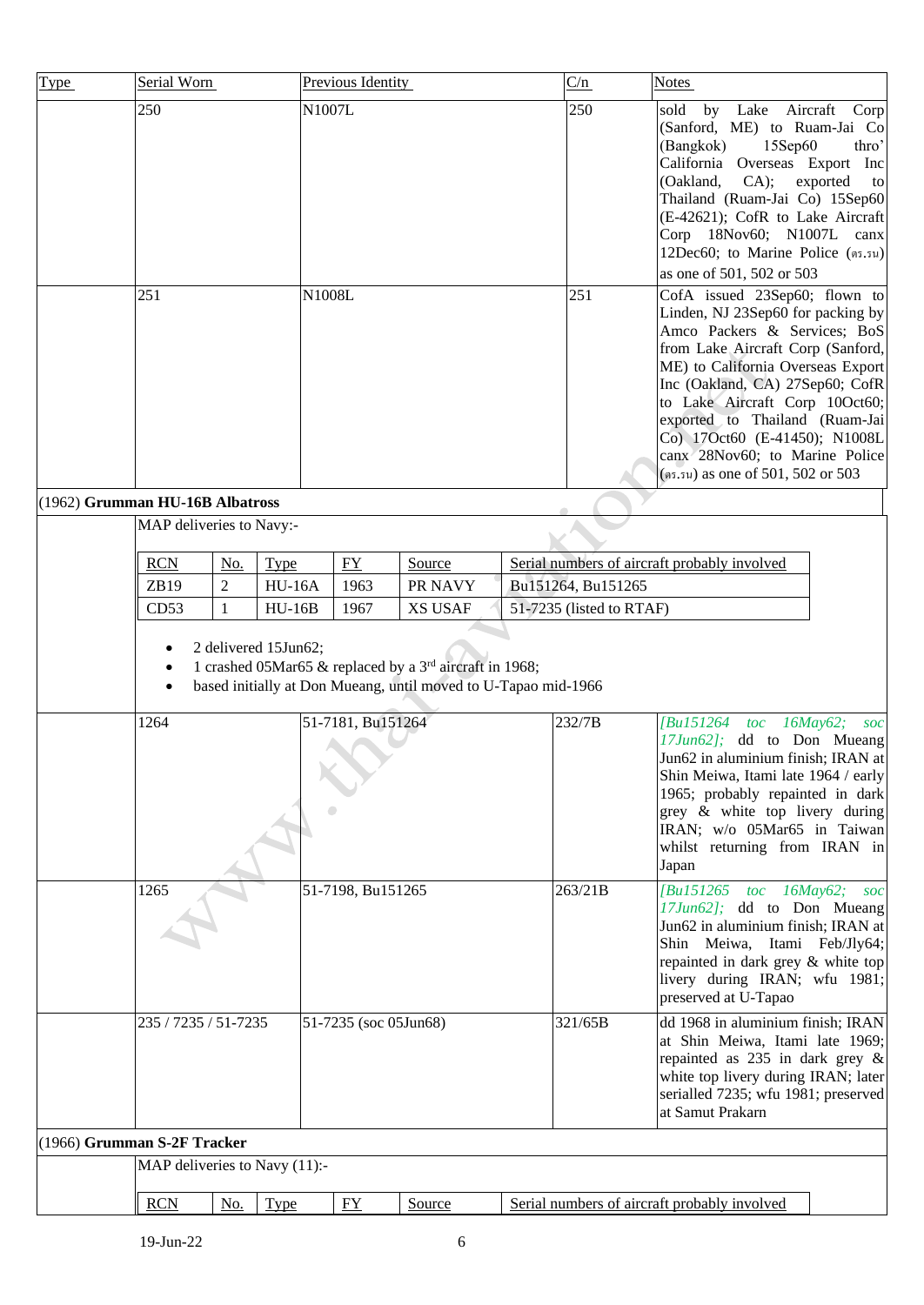| Type    | Serial Worn                                                                                                                                                                                                                                                                         |   |                                                     | Previous Identity                        |                                                     |                    | C/n |                                 | <b>Notes</b>                                                                                                                                                                                                                                                                                 |         |  |
|---------|-------------------------------------------------------------------------------------------------------------------------------------------------------------------------------------------------------------------------------------------------------------------------------------|---|-----------------------------------------------------|------------------------------------------|-----------------------------------------------------|--------------------|-----|---------------------------------|----------------------------------------------------------------------------------------------------------------------------------------------------------------------------------------------------------------------------------------------------------------------------------------------|---------|--|
|         | MZ53                                                                                                                                                                                                                                                                                | 6 | $S-2A$                                              | 1965                                     | PR NAVY                                             |                    |     |                                 | Bu136415, Bu136416, Bu136420, Bu136430,                                                                                                                                                                                                                                                      |         |  |
|         | ZB32                                                                                                                                                                                                                                                                                | 5 | $S-2A$                                              | 1971                                     | <b>XS NAVY</b>                                      | Bu136435, Bu136477 |     |                                 | Bu136472, Bu136489, Bu136620, Bu136648,                                                                                                                                                                                                                                                      |         |  |
|         |                                                                                                                                                                                                                                                                                     |   |                                                     |                                          |                                                     | Bu136688           |     |                                 |                                                                                                                                                                                                                                                                                              |         |  |
|         |                                                                                                                                                                                                                                                                                     |   | 1 US-2C delivered 1976/78;<br>8 active 1995 & Apr99 | 6 S-2F delivered 1966, plus 5 S-2F 1971; |                                                     |                    |     |                                 |                                                                                                                                                                                                                                                                                              |         |  |
|         | Serials reported, but believed in error, are:-<br>Bu133384 (w/o in US 22May61);<br>Bu136407 (AMARC as 1S632 Aug76, then USN soc 29May78, last noted AMARC Jly83);<br>Bu136447 (AMARC as 1S662 Mar77, then USN soc 29May78, last noted AMARC Jly83);<br>Bu136621 (w/o in US 29Jun64) |   |                                                     |                                          |                                                     |                    |     |                                 |                                                                                                                                                                                                                                                                                              |         |  |
| $S-2F$  | 415 / 101 / 1101                                                                                                                                                                                                                                                                    |   |                                                     | Bu136415                                 |                                                     |                    | 324 |                                 | MAP 19Jly66; noted Jly95 (101); noted<br>stored at U-Tapao by Oct97; moved to<br>beach access road site early Feb22                                                                                                                                                                          |         |  |
| $S-2F$  | 416 / 102 / 1102                                                                                                                                                                                                                                                                    |   |                                                     | Bu136416                                 |                                                     |                    | 325 | Feb <sub>22</sub>               | MAP 19Jly66; noted Jly95 (1102); noted<br>stored / preserved at U-Tapao by Apr96;<br>moved to beach access road site early                                                                                                                                                                   |         |  |
| $S-2F$  | 420                                                                                                                                                                                                                                                                                 |   |                                                     | Bu136420                                 |                                                     |                    | 329 |                                 | MAP 19Jly66; possibly that w/o 16Mar69                                                                                                                                                                                                                                                       |         |  |
| $S-2F$  | 430 / 103 / 1103                                                                                                                                                                                                                                                                    |   |                                                     | Bu136430                                 |                                                     |                    | 339 |                                 | MAP 19Jly66; noted 1968 & 1982; noted<br>stored / preserved at U-Tapao by May03                                                                                                                                                                                                              |         |  |
| $S-2F$  | 435 ? / 104 / 1104                                                                                                                                                                                                                                                                  |   |                                                     | Bu136435                                 |                                                     |                    | 344 | <b>MAP</b><br>Feb <sub>22</sub> | 19Jly66; dd post-1973?; noted<br>Jan00; noted stored at U-Tapao by Jan05;<br>moved to beach access road site early                                                                                                                                                                           |         |  |
| $S-2F$  | 477 / 6477                                                                                                                                                                                                                                                                          |   |                                                     | Bu136477                                 |                                                     |                    | 386 | <b>MAP</b>                      | 19Jly66; noted<br>1987<br>believed w/o 30Jly87                                                                                                                                                                                                                                               | (6477); |  |
| $S-2F$  | 6472 / 105 / 1105                                                                                                                                                                                                                                                                   |   |                                                     | Bu136472                                 |                                                     |                    | 381 | early Feb22                     | MAP 29Nov71; noted stored at U-Tapao<br>by Jan05; moved to beach access road site                                                                                                                                                                                                            |         |  |
| $S-2F$  | 489?                                                                                                                                                                                                                                                                                |   |                                                     | Bu136489                                 |                                                     |                    | 398 |                                 | <b>MAP 29Nov71</b>                                                                                                                                                                                                                                                                           |         |  |
| $S-2F$  | 620 / 108                                                                                                                                                                                                                                                                           |   |                                                     | Bu136620                                 |                                                     |                    | 529 |                                 | noted (in Thai marks) at NAS Norfolk<br>12Oct71; MAP 29Nov71; noted stored at<br>U-Tapao by Jan99; moved to beach access<br>road site early Feb22                                                                                                                                            |         |  |
| $S-2F$  | 6648                                                                                                                                                                                                                                                                                |   |                                                     | Bu136648                                 |                                                     |                    | 557 |                                 | <b>MAP 29Nov71</b>                                                                                                                                                                                                                                                                           |         |  |
| $S-2F$  | 688 ? / 109 / 1107                                                                                                                                                                                                                                                                  |   |                                                     | Bu136688                                 |                                                     |                    | 597 | early Feb22                     | MAP 29Nov71; noted stored at U-Tapao<br>by Jan05; moved to beach access road site                                                                                                                                                                                                            |         |  |
| $US-2C$ | 3383 / 110                                                                                                                                                                                                                                                                          |   |                                                     |                                          | Bu133383 (USN soc 02Jly76)                          |                    | N55 |                                 | believed acquired 1976 from Evans<br>Aircraft Industries / Kanai-Shoji, who had<br>bought it at DoD tender #62-6040 Apr76<br>in Japan for spares, but obtained a<br>demilitarisation waiver; noted 1982; noted<br>stored at U-Tapao by Jan07; moved to<br>beach access road site early Feb22 |         |  |
|         | 106 / 1106                                                                                                                                                                                                                                                                          |   |                                                     |                                          |                                                     |                    |     |                                 |                                                                                                                                                                                                                                                                                              |         |  |
|         | 1109                                                                                                                                                                                                                                                                                |   |                                                     |                                          |                                                     |                    |     | assumed                         |                                                                                                                                                                                                                                                                                              |         |  |
|         |                                                                                                                                                                                                                                                                                     |   |                                                     |                                          | Accident to an unidentified S-2F Tracker on 07Dec89 |                    |     |                                 |                                                                                                                                                                                                                                                                                              |         |  |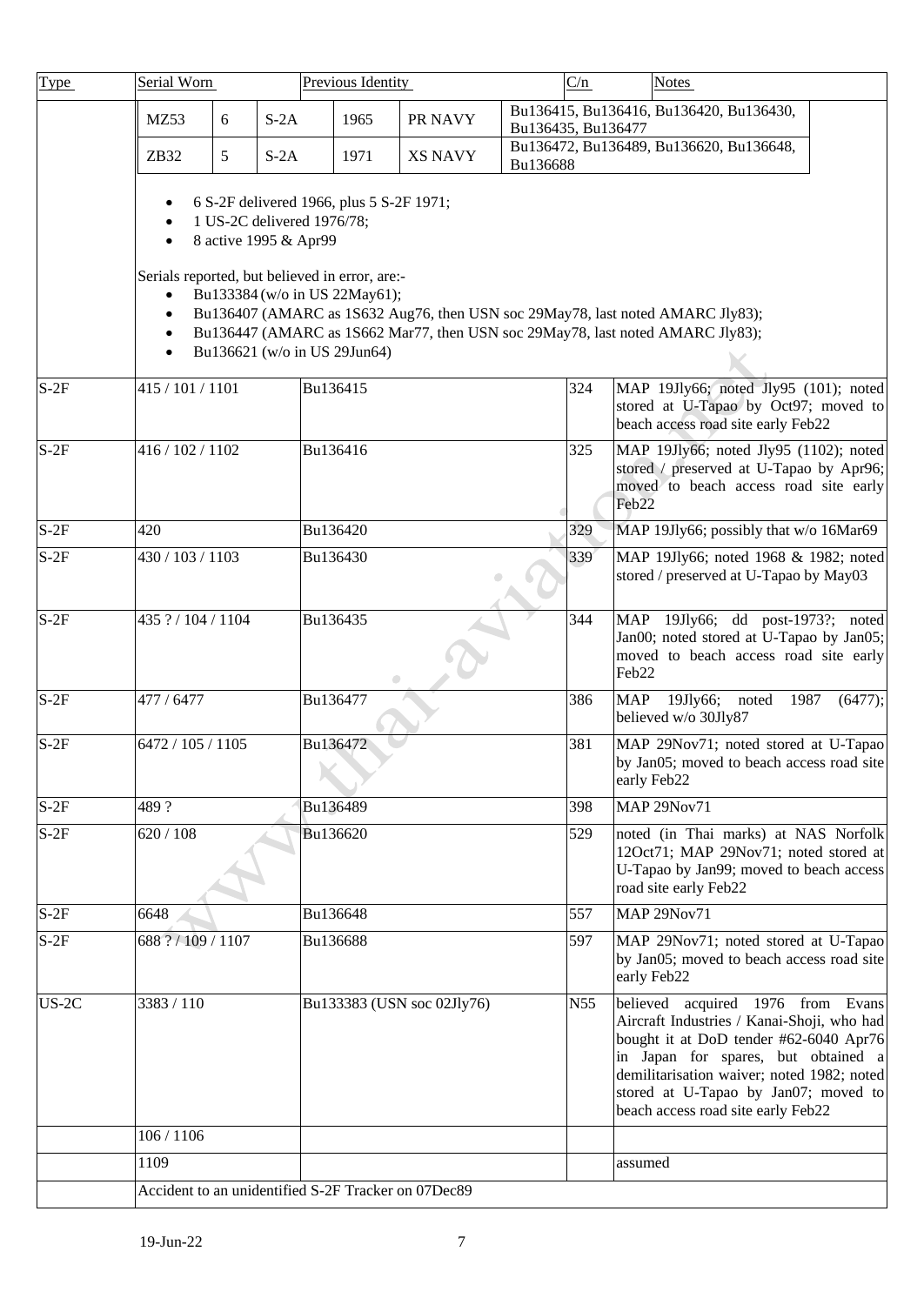<span id="page-7-1"></span><span id="page-7-0"></span>

| <b>Type</b>         | Serial Worn                    |                                                                                             |             | Previous Identity                                                |                                                              |  | C/n               | <b>Notes</b>                                                                                                                                                                                          |  |
|---------------------|--------------------------------|---------------------------------------------------------------------------------------------|-------------|------------------------------------------------------------------|--------------------------------------------------------------|--|-------------------|-------------------------------------------------------------------------------------------------------------------------------------------------------------------------------------------------------|--|
|                     | (1968) Cessna 305/O-1 Bird Dog |                                                                                             |             |                                                                  |                                                              |  |                   |                                                                                                                                                                                                       |  |
|                     | MAP deliveries to Navy:-       |                                                                                             |             |                                                                  |                                                              |  |                   |                                                                                                                                                                                                       |  |
|                     | <b>RCN</b>                     | No.                                                                                         | Type        | FY                                                               | Source                                                       |  |                   |                                                                                                                                                                                                       |  |
|                     | TC48                           | $\overline{2}$                                                                              | $O-1A$      | 1975                                                             | <b>REDIS USAF</b>                                            |  |                   |                                                                                                                                                                                                       |  |
|                     |                                | Operated from May68                                                                         |             |                                                                  |                                                              |  |                   |                                                                                                                                                                                                       |  |
|                     |                                |                                                                                             |             |                                                                  |                                                              |  |                   |                                                                                                                                                                                                       |  |
| $O-1A$              | 301 ? / 1301                   |                                                                                             |             | 50-1682                                                          |                                                              |  | 21413*            | MAP 05Mar70; noted Jan99; noted stored<br>at U-Tapao May06 thro' Jan10; to Sattahip<br>by Mar10                                                                                                       |  |
| $O-1G$              | 6973 / 302 / 1302              |                                                                                             |             | 51-16973                                                         |                                                              |  | 22860             | MAP 05Mar70; noted stored / displayed at<br>U-Tapao May06                                                                                                                                             |  |
| $O-1F$              | 303 / 1303                     |                                                                                             |             | 51-4597                                                          |                                                              |  | 21461*            | see Army '4597'; noted stored / displayed<br>at U-Tapao by Jan13                                                                                                                                      |  |
| $O-1G$              | 304 / 1304 / '514582'          |                                                                                             |             | 50-1646                                                          |                                                              |  | 21366*            | noted stored / displayed at U-Tapao by<br>Dec <sub>03</sub>                                                                                                                                           |  |
| $O-1F$              | 2468 / 305 / 1305              |                                                                                             |             | 56-2468, SVNAF                                                   |                                                              |  | 23590             | noted in store in west revetments May06<br>thro' Jan10; moved to shelters by Jan13 &<br>noted thro' Sep15; moved to new Naval<br>Aviation Museum site by Jly16; not noted                             |  |
|                     | 6905                           |                                                                                             |             | not 51-16905                                                     |                                                              |  |                   | there Aug16 or subsequently                                                                                                                                                                           |  |
|                     |                                |                                                                                             |             |                                                                  |                                                              |  | 22214             |                                                                                                                                                                                                       |  |
| $O-1F$              | 7475                           |                                                                                             |             | 51-7475                                                          |                                                              |  |                   | noted stored / displayed at U-Tapao by<br>May88; moved to beach access road site<br>early Feb22                                                                                                       |  |
| $O-1F$              | 7540                           |                                                                                             |             | ??                                                               |                                                              |  |                   | Possibly Army (q.v.)                                                                                                                                                                                  |  |
| (1973) Douglas C-47 |                                |                                                                                             |             |                                                                  |                                                              |  |                   |                                                                                                                                                                                                       |  |
|                     | MAP deliveries to Navy (9):-   |                                                                                             |             |                                                                  |                                                              |  |                   |                                                                                                                                                                                                       |  |
|                     | <b>RCN</b>                     | <u>No.</u>                                                                                  | <b>Type</b> | EY                                                               | Source                                                       |  |                   | Serial numbers of aircraft probably involved                                                                                                                                                          |  |
|                     | <b>ES60</b>                    | 3                                                                                           | $C-47$      | 1973                                                             | <b>XS USAF</b>                                               |  |                   | 43-49095, 43-49925, 44-76418                                                                                                                                                                          |  |
|                     | <b>FS30</b>                    | 5                                                                                           | $C-47$      | 1976                                                             | <b>XS USAF</b>                                               |  |                   | 43-48101, 43-48777, 43-49213, 43-49701,                                                                                                                                                               |  |
|                     | <b>FR05</b>                    | 1                                                                                           | $AC-47$     | 1976                                                             | <b>XS USAF</b>                                               |  | 45-1044 & 45-1127 |                                                                                                                                                                                                       |  |
|                     |                                | 2 active Apr99                                                                              |             |                                                                  | 13 also reported delivered from Jun73, with EC-47 from 1975; |  |                   | RTN modified two C-47's, 15Apr-30Oct87, to be able to spray rainmaking chemicals;                                                                                                                     |  |
| $TC-47B$            | 2102                           | 44-76418, SVNAF 'EB' (returned to<br>43-76418 / 201 / 2201 /<br>USAF, Tan Son Nhut 21Jan73) |             |                                                                  |                                                              |  |                   | MAP 27Jan73 Tan Son Nhut; believed<br>modified<br>for<br>artificial<br>rain-making<br>operation 1987; noted 1995; noted derelict<br>in east revetments at U-Tapao Oct97 thro'<br>Jan07; gone by Apr11 |  |
| $C-47D$             | 43-49095                       | 43-49095, SVNAF 'EK' (returned to<br>USAF, Tan Son Nhut 07Jan73)                            |             |                                                                  |                                                              |  |                   | MAP 22May73 Clark AFB; noted derelict<br>at U-Tapao May97; not noted Oct97                                                                                                                            |  |
|                     | 202                            |                                                                                             |             | 43-49925, SVNAF 'EF' (returned to<br>USAF, Tan Son Nhut 06Jan73) |                                                              |  | 27186             | MAP 24May73 Clark AFB; noted 1978;<br>noted derelict in east revetments at U-<br>Tapao by Oct97                                                                                                       |  |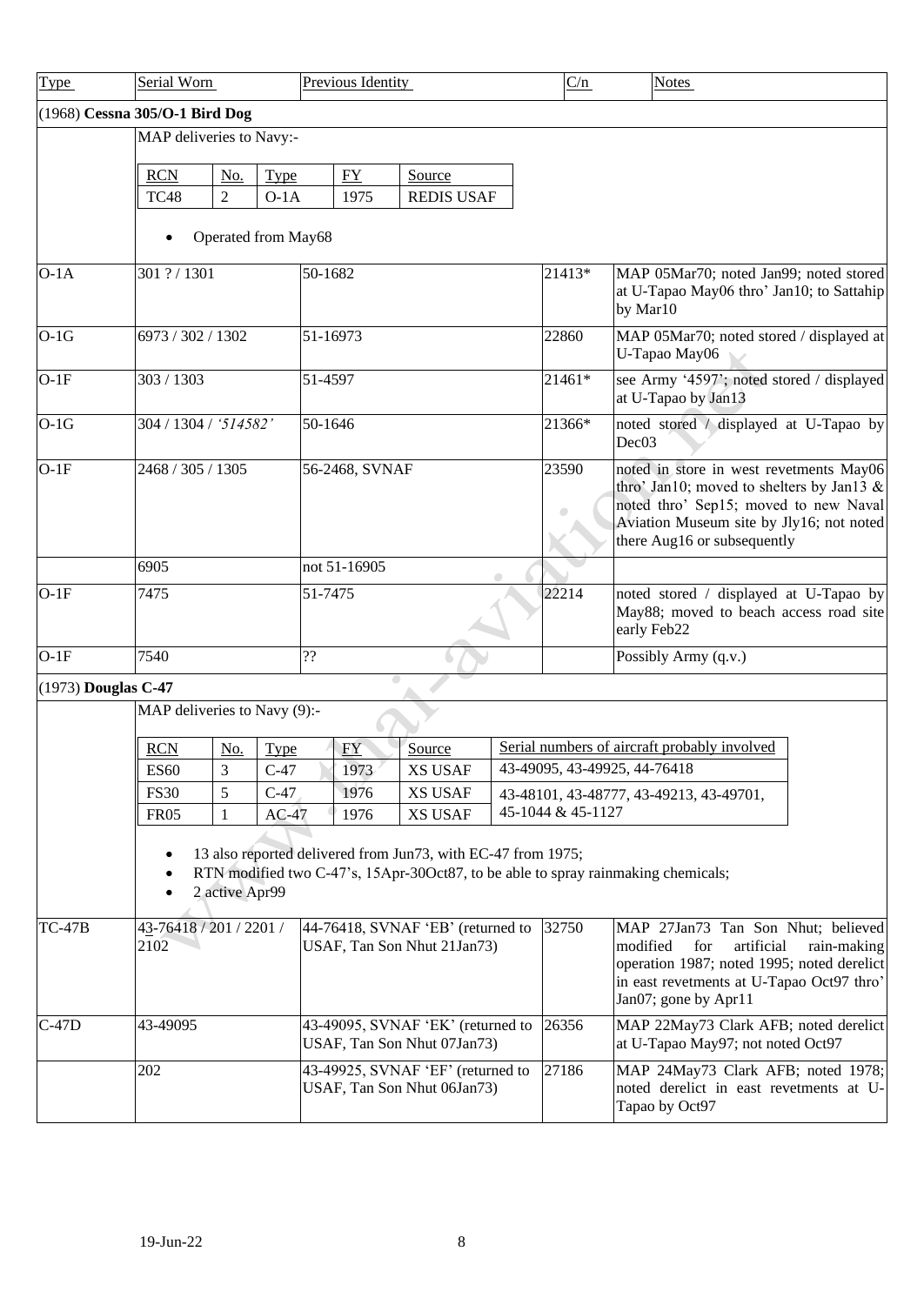<span id="page-8-0"></span>

| <b>Type</b>            | Serial Worn                                                                                                                                                                                                   |                 |             | Previous Identity                             |                                                                       |  | C/n                      | <b>Notes</b> |                                                                                                                                                                                                                                                                                                                                      |  |  |
|------------------------|---------------------------------------------------------------------------------------------------------------------------------------------------------------------------------------------------------------|-----------------|-------------|-----------------------------------------------|-----------------------------------------------------------------------|--|--------------------------|--------------|--------------------------------------------------------------------------------------------------------------------------------------------------------------------------------------------------------------------------------------------------------------------------------------------------------------------------------------|--|--|
| $C-47A$                | 48101                                                                                                                                                                                                         |                 |             | 43-48101, Khmer AF                            |                                                                       |  | 25362                    | $c/n$ 25362] | flown out of Cambodia Jun74 for storage<br>(probably at Udorn); listed as 'Under US<br>Govt control<br>at MacThai,<br>Udorn'<br>24Apr75; noted 1978; noted derelict at U-<br>Tapao Nov85 thro' May97; [ex 43-48101                                                                                                                   |  |  |
| $VC-47D$               | 43-48777                                                                                                                                                                                                      |                 |             | 43-48777, SVNAF 'EY' (still active<br>Nov72)  |                                                                       |  | 26038                    |              | noted derelict in east revetments at U-<br>Tapao by Oct97                                                                                                                                                                                                                                                                            |  |  |
| $AC-47D$               | 43-49213                                                                                                                                                                                                      |                 |             | 43-49213, SVNAF 'ES' ?, RLaoAF<br>?, Khmer AF |                                                                       |  | 26474                    | 01 threshold | believed escaped to U-Tapao or Don<br>Mueang Apr75; listed as 'Under Contract<br>Maintenance, Thai-Am, Don Mueang'<br>24Apr75; noted derelict in east revetments<br>at U-Tapao Oct97 thro' May98; converted<br>to guest house by 2003, and moved to a<br>site by the sea just to the west of runway                                  |  |  |
| <b>RC-47</b>           | 43-49701                                                                                                                                                                                                      |                 |             | 43-49701, Khmer AF                            |                                                                       |  | 26962                    |              | flown out of Cambodia Jun74 for storage<br>(probably at Udorn); listed as 'Under US<br>Govt control at MacThai,<br>Udorn'<br>24Apr75; noted Nov79                                                                                                                                                                                    |  |  |
| <b>EC-47P</b>          |                                                                                                                                                                                                               |                 |             | 45-1044, SVNAF 'WA'<br>34313                  |                                                                       |  |                          | noted Jly79  |                                                                                                                                                                                                                                                                                                                                      |  |  |
| <b>EC-47D</b>          |                                                                                                                                                                                                               |                 |             | 45-1127, RLaoAF<br>$\bullet$                  |                                                                       |  | 34397                    |              | still with RLAF Feb71; listed as 'Under<br>Contract Maintenance, Thai-Am, Don<br>Mueang' 24Apr75; noted derelict in east<br>revetments at U-Tapao by Oct97                                                                                                                                                                           |  |  |
|                        | 2102                                                                                                                                                                                                          |                 |             |                                               | Identity unknown, as cannot be the<br>real 2102, 44-76418 (see above) |  |                          |              | noted on west side of U-Tapao Jan97;<br>noted in good condition at U-Tapao parked<br>on apron Jan03 thro' Jan07; f/n in<br>Museum area Oct09, but moved out by<br>Feb10, back to west revetments; noted<br>Mar11 thro' Jly12; moved to shelters by<br>Jan13 & noted thro' Sep15; moved to new<br>Naval Aviation Museum site by Aug16 |  |  |
|                        |                                                                                                                                                                                                               |                 |             | Accident to an unidentified C-47 on 02Jly80   |                                                                       |  |                          |              |                                                                                                                                                                                                                                                                                                                                      |  |  |
| (1974) Cessna 185/U-17 |                                                                                                                                                                                                               |                 |             |                                               |                                                                       |  |                          |              |                                                                                                                                                                                                                                                                                                                                      |  |  |
|                        | MAP deliveries to Navy $(13)$ :-                                                                                                                                                                              |                 |             |                                               |                                                                       |  |                          |              |                                                                                                                                                                                                                                                                                                                                      |  |  |
|                        | <b>RCN</b>                                                                                                                                                                                                    | <u>No.</u>      | <b>Type</b> | $FY$                                          | Source                                                                |  |                          |              | Serial numbers of aircraft probably involved                                                                                                                                                                                                                                                                                         |  |  |
|                        | <b>FA89</b>                                                                                                                                                                                                   | $7\,\mathrm{s}$ | $U-17C$     | 1974                                          | <b>XS USAF</b>                                                        |  | 66-14421 to 66-14426 + 1 |              |                                                                                                                                                                                                                                                                                                                                      |  |  |
|                        | $6 \overline{6}$<br><b>FS31</b><br><b>XS USAF</b><br>$U-17B$<br>1976<br>Operated from Sep74;<br>4 active Apr99<br>Serials reported, but believed in error, are:-<br>66-13314 c/n 18501119 (to Iranian Police) |                 |             |                                               |                                                                       |  |                          |              |                                                                                                                                                                                                                                                                                                                                      |  |  |
| $U-17A$                | 311/1306                                                                                                                                                                                                      |                 |             |                                               |                                                                       |  |                          |              | noted stored at U-Tapao May06; to<br>Sattahip by Mar10                                                                                                                                                                                                                                                                               |  |  |
| $U-17B$                | 312/1307                                                                                                                                                                                                      |                 |             | 71-1438, SVNAF                                |                                                                       |  | 18501974                 |              | noted stored at U-Tapao by May06                                                                                                                                                                                                                                                                                                     |  |  |
| $U-17B$                | 1442/313/1308                                                                                                                                                                                                 |                 |             | 71-1442, SVNAF                                |                                                                       |  | 18501980                 |              | noted stored at U-Tapao May06; to<br>Sep/Oct09, but<br>Museum area<br>moved out by Dec10; noted stored<br>by Feb15                                                                                                                                                                                                                   |  |  |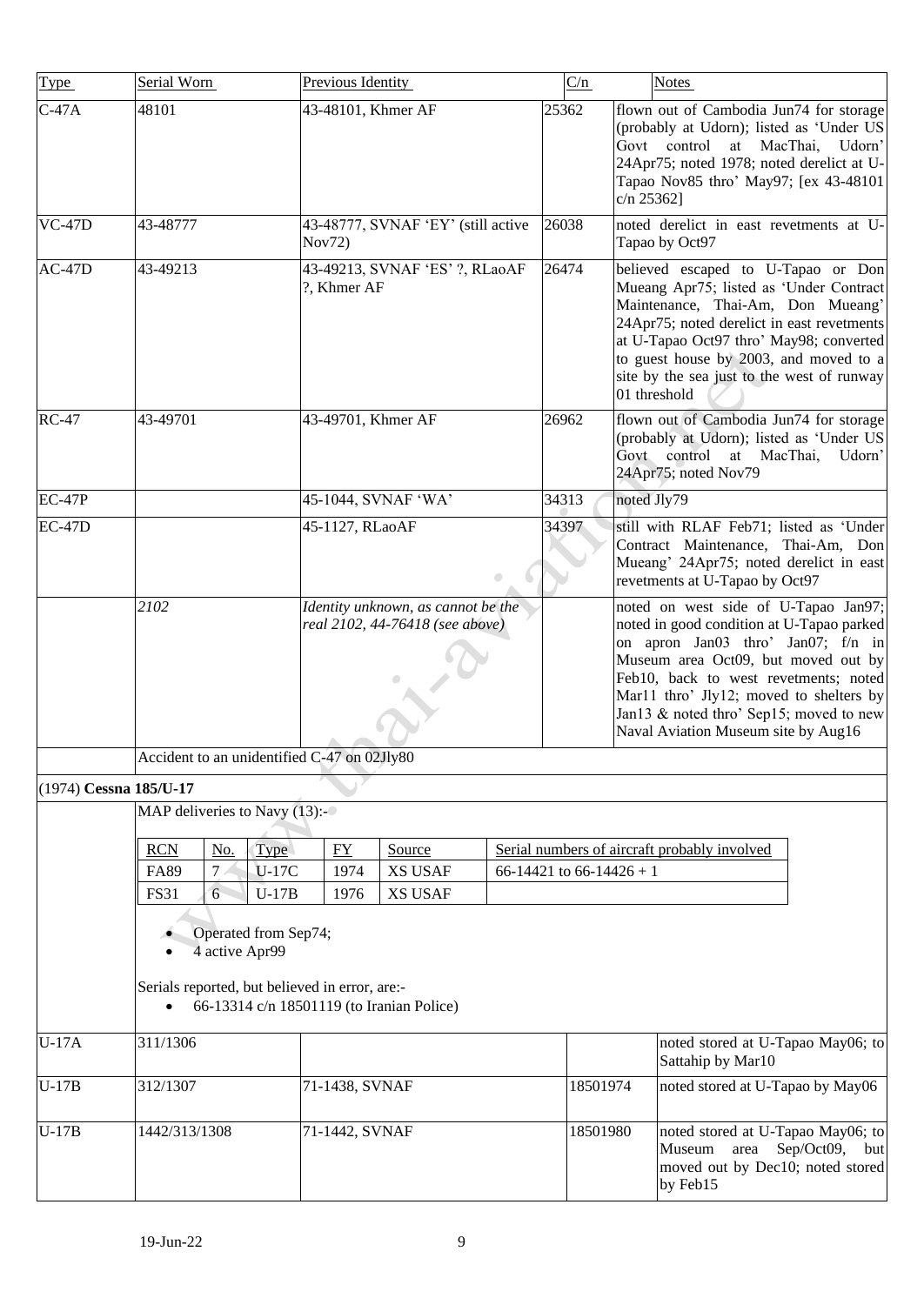<span id="page-9-2"></span><span id="page-9-1"></span><span id="page-9-0"></span>

| Type                  | Serial Worn                   |                                      | Previous Identity               |                                 |  | C/n      | <b>Notes</b>                                                                                                                                                                                        |
|-----------------------|-------------------------------|--------------------------------------|---------------------------------|---------------------------------|--|----------|-----------------------------------------------------------------------------------------------------------------------------------------------------------------------------------------------------|
| $U-17B$               | 314/1309                      |                                      | 71-1455, SVNAF, Army 1455       |                                 |  | 18502001 | preserved at U-Tapao by May05                                                                                                                                                                       |
| $U-17A$               |                               |                                      | 66-14421, RoCArmy (MAP 03Mar67) |                                 |  | 18501205 |                                                                                                                                                                                                     |
| $U-17A$               |                               |                                      | 66-14422, RoCArmy (MAP 03Mar67) |                                 |  | 18501208 |                                                                                                                                                                                                     |
| $U-17A$               | 4423/8643                     |                                      |                                 | 66-14423, RoCArmy (MAP 03Mar67) |  | 18501211 | noted preserved at U-Tapao Apr96;<br>noted stored at U-Tapao by May06;<br>moved to beach access road site<br>early Feb22                                                                            |
| $U-17A$               |                               |                                      |                                 | 66-14424, RoCArmy (MAP 03Mar67) |  | 18501214 | not confirmed as Navy                                                                                                                                                                               |
| $U-17A$               |                               |                                      |                                 | 66-14425, RoCArmy (MAP 10Apr67) |  | 18501217 | not confirmed as Navy; preserved<br>at CATC Hua Hin                                                                                                                                                 |
| $U-17A$               | 4426                          |                                      |                                 | 66-14426, RoCArmy (MAP 10Apr67) |  | 18501221 |                                                                                                                                                                                                     |
| (1975) Bell 205/UH-1H |                               |                                      |                                 |                                 |  |          |                                                                                                                                                                                                     |
|                       | MAP deliveries to Navy (4):-  |                                      |                                 |                                 |  |          |                                                                                                                                                                                                     |
|                       | <b>RCN</b><br>No.             | <b>Type</b>                          | ${\rm FY}$                      | Source                          |  |          | Serial numbers of aircraft probably involved                                                                                                                                                        |
|                       | $\overline{4}$<br>FP49        | $UH-1H$                              | 1976                            | <b>XS ARMY</b>                  |  |          | 68-16208, 71-20147, 71-20239 ?, 72-21612                                                                                                                                                            |
|                       |                               | 4 delivered Aug75;<br>4 active Apr99 |                                 |                                 |  |          |                                                                                                                                                                                                     |
|                       | 401 ?/2301 ?/2201             |                                      | 68-16208, Khmer AF ?            |                                 |  | 10867    | escaped to Thailand Apr75; listed<br>as 'Under Contract Maintenance,<br>Thai-Am, Don Mueang' 24Apr75;<br>believed to RTAF H6-39/46                                                                  |
|                       | 402/2302/2202                 |                                      | 72-21612, Khmer AF ?            |                                 |  | 13311    | escaped to Thailand Apr75; listed<br>as 'Under Contract Maintenance,<br>Thai-Am, Don Mueang' 24Apr75;<br>noted Jan99; stored at RTAF<br>Lopburi by Jan03; to Lopburi<br>display as '20311' by Jan07 |
|                       | 403/2303/2203?                |                                      | 71-20239 ?, Khmer AF ?<br>۰     |                                 |  | 13063?   | escaped to Thailand Apr75; listed<br>as 'Impounded By Thai Authorities,<br>Surin' 24Apr75; believed to RTAF<br>H6-38/46                                                                             |
|                       | 404 ?/2304 ?/2204             |                                      | 71-20147, Khmer AF ?            |                                 |  | 12971    | escaped to Thailand 30Apr75;<br>stored at RTAF Lopburi Jan03 thro'<br>Jan04; noted wfu & rotorless Jan07<br>thro' Jan15; not noted Jan16;<br>reported again Jan18; [c/n 12971 ex<br>72-20147]       |
| $(1978)$ Saab MFI-15  |                               |                                      |                                 |                                 |  |          |                                                                                                                                                                                                     |
|                       |                               | not accepted                         |                                 |                                 |  |          | 12 offered to Navy Jun78 following demonstration tours by SE-FIR (c/n 15.814) 6-Oct to 11Oct77, and Jun78;                                                                                          |
|                       | $(1978)$ Bell 212ASW (ฮ.ลล.๒) |                                      |                                 |                                 |  |          |                                                                                                                                                                                                     |
|                       | $\bullet$                     | 8 delivered Aug78;<br>7 active Apr99 |                                 |                                 |  |          |                                                                                                                                                                                                     |
|                       | 405                           |                                      | 9V-BJI                          |                                 |  | 30856    | [9V-BJI regd to Heli Orient Pte<br>03Mar78]; canx 06Jly78; listed<br>current Jun82; later reported at<br>Samut Prakan                                                                               |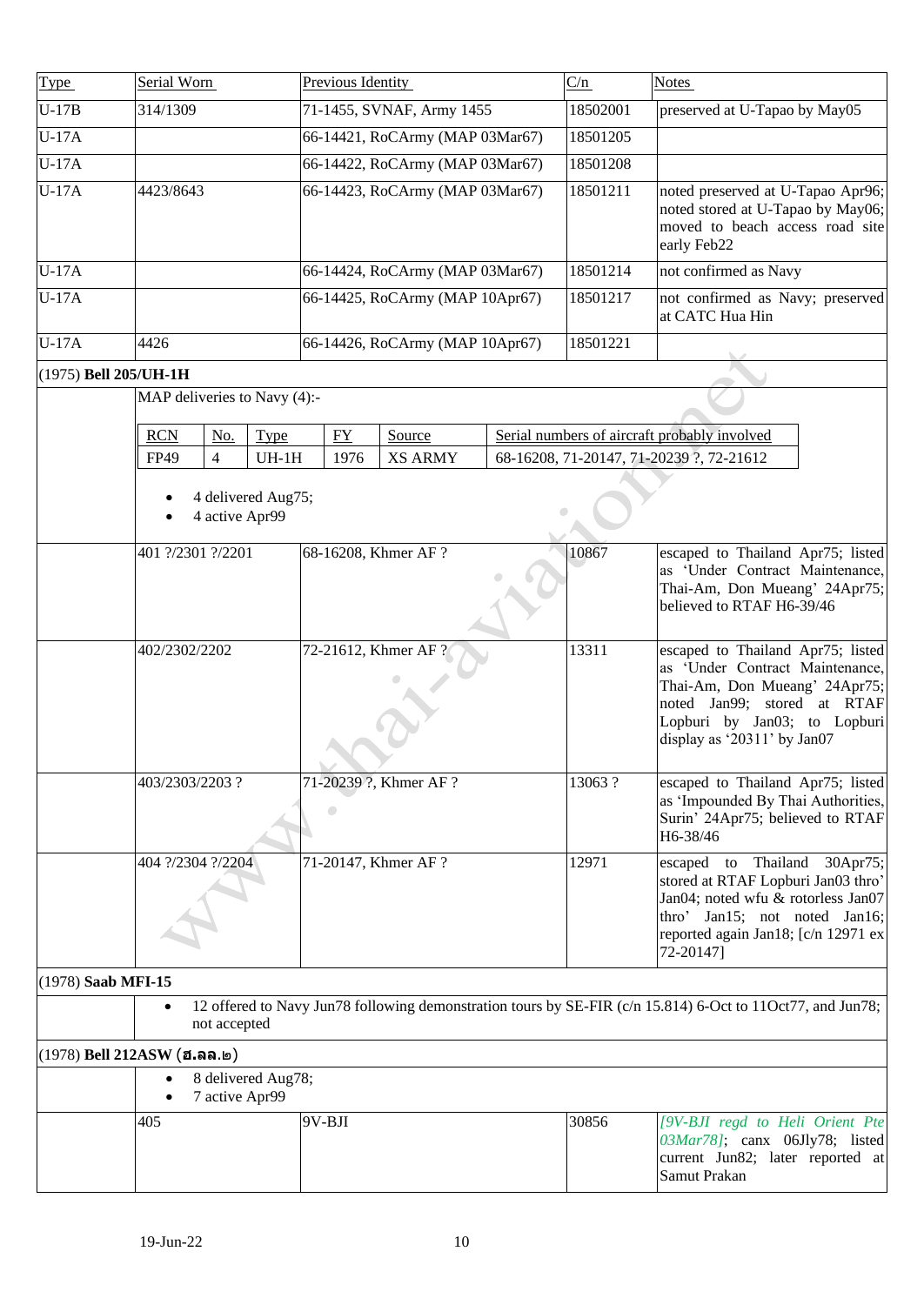<span id="page-10-0"></span>

| <b>Type</b> | Serial Worn                     | Previous Identity                                                                                    | C/n                                                    | Notes                                                                                                                                                                                                                                      |
|-------------|---------------------------------|------------------------------------------------------------------------------------------------------|--------------------------------------------------------|--------------------------------------------------------------------------------------------------------------------------------------------------------------------------------------------------------------------------------------------|
|             | 406/2206                        | 9V-BJJ                                                                                               | 30857                                                  | [9V-BJJ regd to Heli Orient Pte<br>03Mar78]; canx 06Jly78; listed<br>current Jun82; noted active May08;<br>displayed in special markings at U-<br>Tapao 22Aug18 to celebrate the<br>Bell 212ASW's 40 years of service                      |
|             | 407/2207                        | 9V-BJK                                                                                               | 30858                                                  | [9V-BJK regd to Heli Orient Pte<br>03Mar78]; canx 06Jly78; listed<br>current Jun82; noted active Nov06<br>& Aug16 thro' Sep16; displayed at<br>U-Tapao 22Aug18 to celebrate the<br>Bell 212ASW's 40 years of service                       |
|             | 408/2208                        | 9V-BJL                                                                                               | 30859                                                  | [9V-BJL regd to Heli Orient Pte<br>03Mar78]; canx 06Jly78; listed<br>current Jun82; noted active Dec08;<br>noted active Mar15 thro' Mar18;<br>displayed at U-Tapao 22Aug18 to<br>celebrate the Bell 212ASW's 40<br>years of service        |
|             | 409/2209                        | 9V-BJR                                                                                               | 30871                                                  | [9V-BJR regd to Heli Orient Pte<br>05Jly78]; canx 16Aug78; listed<br>current Jun82; noted May05; used<br>in 'Rescue Dawn' movie 2006;<br>noted Jan13                                                                                       |
|             | 410/2210                        | N5000F, 9V-BJS                                                                                       | 30872*                                                 | [9V-BJS regd to Heli Orient Pte<br>05Jly78]; canx 16Aug78; listed<br>current Jun82; noted May06; noted<br>active thro' Jan17; displayed in<br>special markings at U-Tapao<br>22Aug18 to celebrate the Bell<br>212ASW's 40 years of service |
|             | 411/2211                        | 9V-BJT                                                                                               | 30875<br><i>[mispainted]</i><br>on tail as<br>78308731 | [9V-BJT regd to Heli Orient Pte<br>$05Jly78$ ; canx 09Nov78; listed<br>current Jun82; noted active Nov06;<br>noted Jan10; noted active Jan16<br>thro' Mar18                                                                                |
|             | 412/2202(?)/2212                | 9V-BJU                                                                                               | 30876                                                  | [9V-BJU regd to Heli Orient Pte<br>05Jly78]; canx 09Nov78; listed<br>current Jun82; w/o 26May01                                                                                                                                            |
|             | (1978) Canadair CL-215 (บ.ธก.ด) |                                                                                                      |                                                        |                                                                                                                                                                                                                                            |
|             | $\bullet$                       | 2 delivered from Montreal 1978 via St.Johns, Lagos, Madrid, Kerkira, Cairo, Bahrain, Bombay & Madras |                                                        |                                                                                                                                                                                                                                            |
|             | 1058/231/2204/2103              |                                                                                                      | 1058                                                   | left Montreal on dd 18Jly78; noted<br>in store by Jan00 noted wfu in U-<br>Tapao shelters by Jan07; moved to<br>beach access road site early Feb22                                                                                         |
|             | 1059/232/2205/2104              |                                                                                                      | 1059                                                   | left Montreal on dd 15Aug78; noted<br>active thro' Aug14; noted in good<br>condition Apr15 thro'<br>Jan $17$ ;<br>moved to new Naval Aviation<br>Museum site by Apr19 (not there<br>Nov18)                                                 |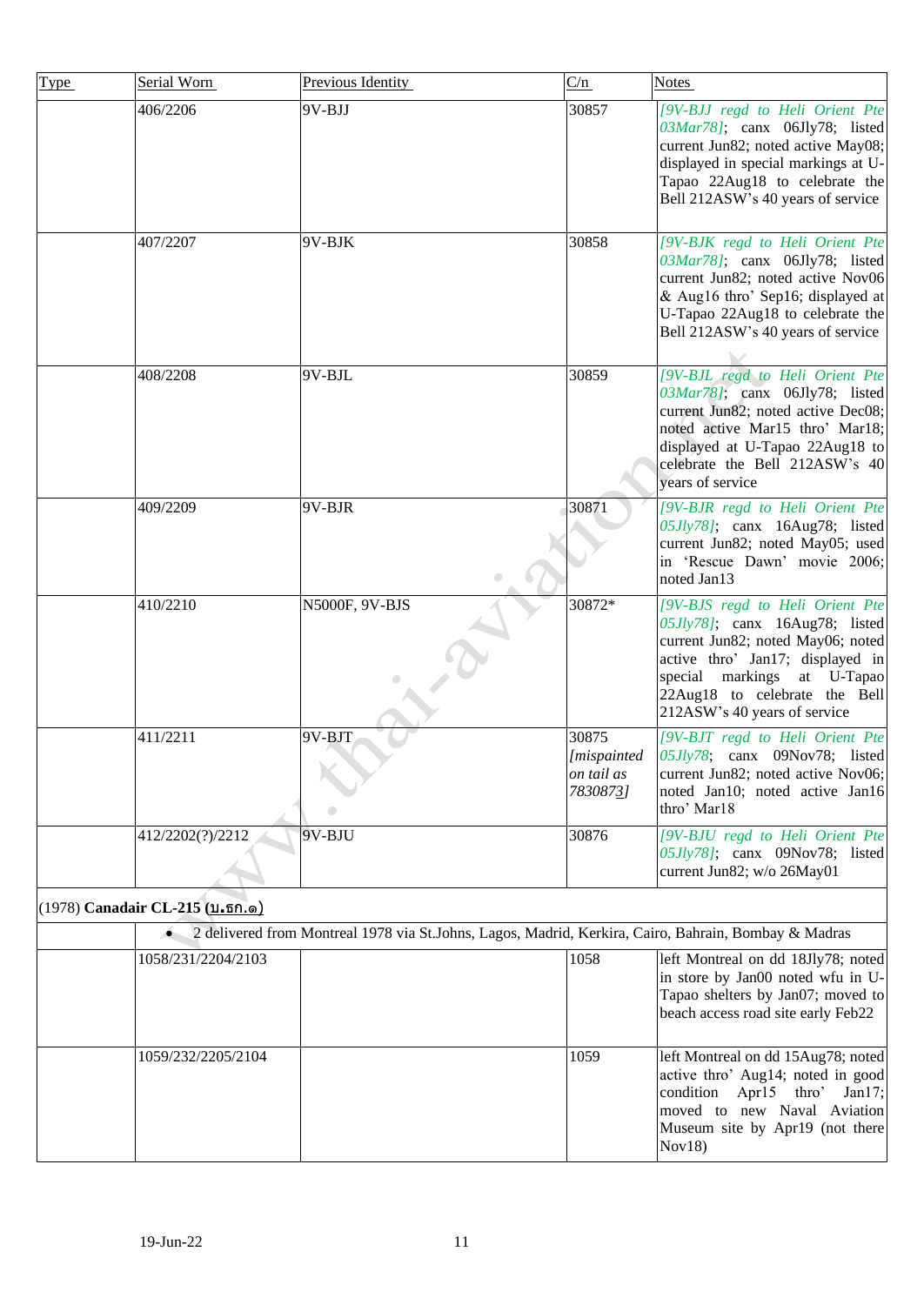<span id="page-11-0"></span>

| <b>Type</b> | Serial Worn       | Previous Identity                                                                                                                                       | C/n      | <b>Notes</b>                                                                                                                                                                                                                                                                                                                                                                                                                                                                                                                                                                                                                      |
|-------------|-------------------|---------------------------------------------------------------------------------------------------------------------------------------------------------|----------|-----------------------------------------------------------------------------------------------------------------------------------------------------------------------------------------------------------------------------------------------------------------------------------------------------------------------------------------------------------------------------------------------------------------------------------------------------------------------------------------------------------------------------------------------------------------------------------------------------------------------------------|
|             |                   | (1980) Cessna T337H-SP ('Summit Sentry O2-337' mod) (บ.ตช.ด)                                                                                            |          |                                                                                                                                                                                                                                                                                                                                                                                                                                                                                                                                                                                                                                   |
|             | 4 delivered Oct83 | bought through Summit Aviation Inc, Middletown, DE;<br>6 dd mid-1980 (1 of which was w/o on delivery);<br>2 delivered mid-1981 for anti-piracy program; |          |                                                                                                                                                                                                                                                                                                                                                                                                                                                                                                                                                                                                                                   |
|             |                   | N1452S                                                                                                                                                  | 33701920 | [BoS from Cessna Aircraft Co to<br>Summit Aviation Inc (Middletown,<br>DE) 26Feb80; Standard CofA<br>issued 26Feb80; Special CofA<br>issued 25Apr80 for ferry flight from<br>Wichita to Singapore (via San<br>Francisco<br>with<br>25Apr80<br>$\overline{a}$<br>departure date; Robertson STOL<br>wing leading & trailing edge<br>system <i>installed</i><br>by Robertson<br>Aircraft Corp (Renton,<br>WA)<br>02May80; exported to Thailand<br>(via Heli-Orient,<br>Singapore)<br>03Jly80; possibly w/o 10Feb81                                                                                                                   |
|             |                   | N1467S                                                                                                                                                  | 33701923 | exported to Thailand (via Heli-<br>Orient, Singapore); w/o on dd flight<br>in Pacific 06Apr80                                                                                                                                                                                                                                                                                                                                                                                                                                                                                                                                     |
|             | 327/1310          | N1468S<br>$\bigcirc$                                                                                                                                    | 33701924 | exported to Thailand (via Heli-<br>Orient, Singapore) 30Jun80; noted<br>active thro' Jan16                                                                                                                                                                                                                                                                                                                                                                                                                                                                                                                                        |
|             | 328/1311          | N1472S                                                                                                                                                  | 33701925 | exported to Thailand (via Heli-<br>Orient, Singapore) 30Jun80; noted<br>active thro' Apr18                                                                                                                                                                                                                                                                                                                                                                                                                                                                                                                                        |
|             | 329/1312          | N1477S                                                                                                                                                  | 33701926 | exported to Thailand (via Heli-<br>Orient, Singapore) 03Jly80; noted<br>May89 (329) & Aug95 (1312) thro'<br>Nov <sub>05</sub>                                                                                                                                                                                                                                                                                                                                                                                                                                                                                                     |
|             | 330/1313          | N1482S                                                                                                                                                  | 33701927 | exported to Thailand (via Heli-<br>Orient, Singapore) 30Jun80; noted<br>active thro' Feb19                                                                                                                                                                                                                                                                                                                                                                                                                                                                                                                                        |
|             | 331/1314          | <b>N704LT</b>                                                                                                                                           | 33701951 | dd 1980; exported to Thailand<br>29Jan81; noted active thro' Mar19                                                                                                                                                                                                                                                                                                                                                                                                                                                                                                                                                                |
|             | 332/1319          | N1321L                                                                                                                                                  | 33701813 | [BoS from Cessna Aircraft Co to<br>Summit Aviation Inc (Middletown,<br>DE) 15Aug77; Standard CofA<br>issued 16Aug77; BoS from Summit<br>Aviation Inc to Refugee Programs,<br>Department<br><b>State</b><br>US<br>of<br>(Washington,<br>DC)<br>18Feb81;<br>24Mar81]; ownership transferred to<br>Rear<br>Admiral<br>Wattanaphol<br>Senivong<br>Ayudhya,<br>$\operatorname{na}$<br>Commander, Songkhla Naval Base<br>24Mar81 for anti-piracy program;<br>exported to Thailand 18May81;<br>noted Apr96 (1319); noted stored at<br>U-Tapao May06 thro' Jly12; noted<br>hangared Jan13; noted in U-Tapao<br>shelters Sep15 thro' Jly16 |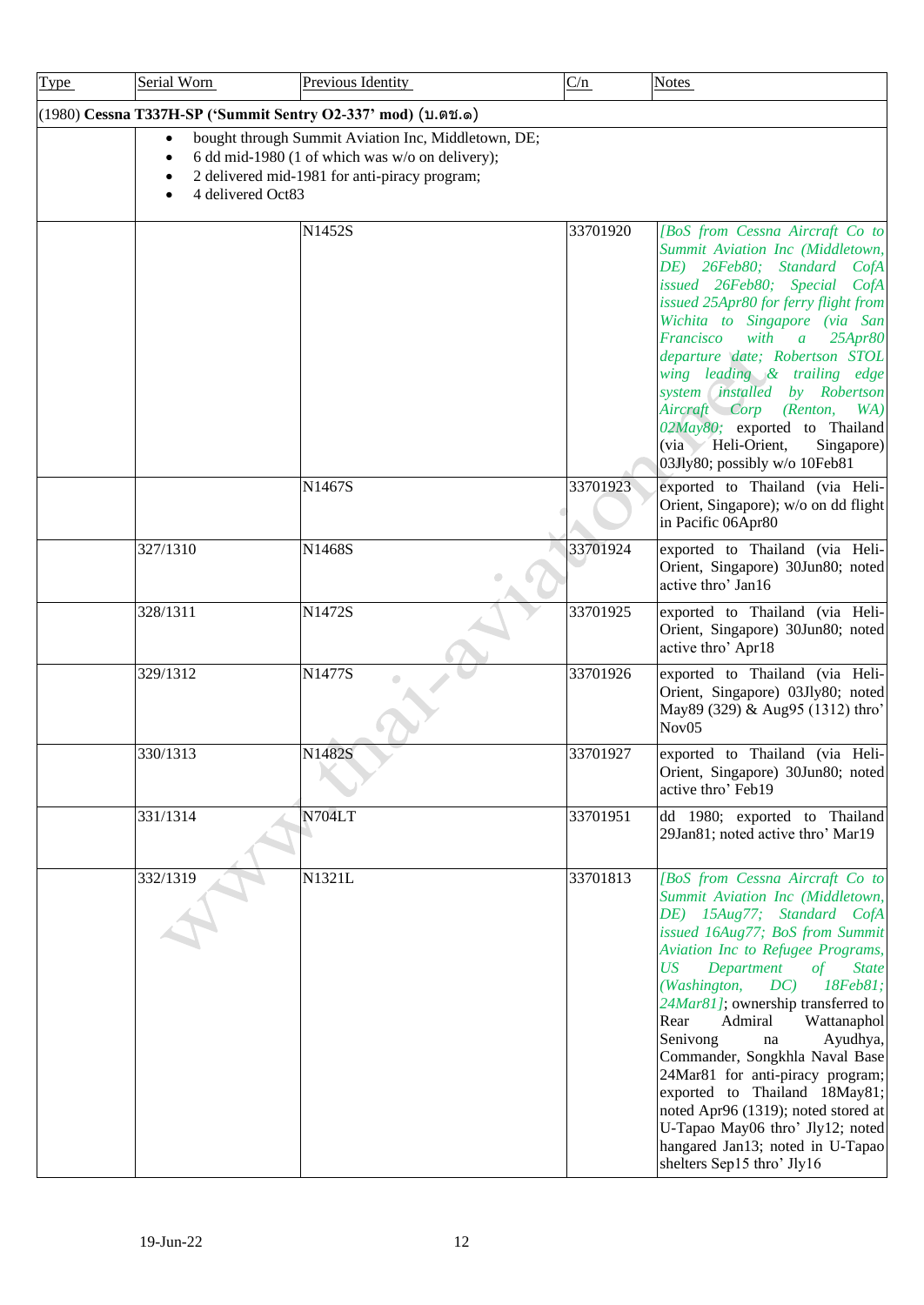<span id="page-12-1"></span><span id="page-12-0"></span>

| Type      | Serial Worn                                                                     | Previous Identity                                          | C/n       | <b>Notes</b>                                                                                                                                                                                                                                                                                                                                                                                                                                                                                    |
|-----------|---------------------------------------------------------------------------------|------------------------------------------------------------|-----------|-------------------------------------------------------------------------------------------------------------------------------------------------------------------------------------------------------------------------------------------------------------------------------------------------------------------------------------------------------------------------------------------------------------------------------------------------------------------------------------------------|
|           | 333/1320                                                                        | N1341L                                                     | 33701833* | [Standard CofA issued 11Aug78;<br>BoS from Cessna Aircraft Co to<br>Summit Aviation Inc (Middletown,<br>DE) 10Nov78; BoS from Summit<br>Aviation Inc to Refugee Programs,<br>US<br>Department<br><b>State</b><br>of<br>(Washington,<br>DC)<br>18Feb81;<br>24Mar81]; ownership transferred to<br>Admiral<br>Wattanaphol<br>Rear<br>Senivong<br>Ayudhya,<br>na<br>Commander, Songkhla Naval Base<br>24Mar81 for anti-piracy program;<br>exported to Thailand 18May81;<br>noted active thro' Jan20 |
|           | 334 ?/1315                                                                      | N1979F                                                     | 33701952  | dd Oct83; noted active thro' Sep20                                                                                                                                                                                                                                                                                                                                                                                                                                                              |
|           | 335 ?/1316                                                                      | N1982F                                                     | 33701953  | dd Oct83; noted active thro' Jan17                                                                                                                                                                                                                                                                                                                                                                                                                                                              |
|           | 336/1317                                                                        | N1984F                                                     | 33701954  | dd Oct83; noted active thro' Mar20                                                                                                                                                                                                                                                                                                                                                                                                                                                              |
|           | 337/1318?                                                                       | N1985F                                                     | 33701955  | dd Oct83; noted May89 (337) &<br>May98 (1318)                                                                                                                                                                                                                                                                                                                                                                                                                                                   |
|           |                                                                                 | Accidents to unidentified T337's were on 10Feb81 & 22May95 |           |                                                                                                                                                                                                                                                                                                                                                                                                                                                                                                 |
|           | (1984) GAF N24A Nomad (บ.ธก.๒)                                                  |                                                            |           |                                                                                                                                                                                                                                                                                                                                                                                                                                                                                                 |
|           | 5 <sup>th</sup> bought 1985;<br>4 active Apr99;<br>retired from service by 2010 | 4 delivered under aid package 1984;                        |           |                                                                                                                                                                                                                                                                                                                                                                                                                                                                                                 |
|           | 120/211/2206/2105                                                               | <b>VH-HBS</b>                                              | N24A-120  | dd Jly84; noted May05; noted in<br>store by May06 noted wfu in U-<br>Tapao shelters by Jan07; moved to<br>beach access road site early Feb22                                                                                                                                                                                                                                                                                                                                                    |
|           | 121/212                                                                         | (VH-UHW), VH-HBT                                           | N24A-121  | dd Aug84; believed w/o 1994                                                                                                                                                                                                                                                                                                                                                                                                                                                                     |
|           | 123/213/2208/2107                                                               | (VH-URV), VH-HBU                                           | N24A-123  | dd Aug84; noted stored at U-Tapao<br>thro' Jan13                                                                                                                                                                                                                                                                                                                                                                                                                                                |
|           | 127/214/2210/2108                                                               | VH-HBV                                                     | N24A-127  | dd Nov84; noted stored at U-Tapao<br>thro' Apr18                                                                                                                                                                                                                                                                                                                                                                                                                                                |
|           | 129/215/22xx/2109                                                               | (VH-UUQ), VH-HBW                                           | N24A-129  | noted at Bankstown, NSW as '129'<br>Nov84 being prepared; dd Apr85;<br>noted stored at U-Tapao thro'<br>Jan13; moved to new Naval<br>Aviation Museum site by Sep15                                                                                                                                                                                                                                                                                                                              |
|           | $(1984)$ Fokker F-27-200 (บ.ตผ.๑) & F-27-400 (บ.ลล.๑)                           |                                                            |           |                                                                                                                                                                                                                                                                                                                                                                                                                                                                                                 |
| $200$ MAR | 10663/111/1109/1202                                                             | PH-EXH, PH-FSX                                             | 10663     | ff 24Feb84; dd 26Sep84; noted wfu<br>at U-Tapao at least Aug02 thro'<br>Jan08; noted active Jan13 thro'<br>Aug20; landed with nose gear<br>retracted at Narathiwat 11Aug20                                                                                                                                                                                                                                                                                                                      |
| 200MAR    | 10665                                                                           | PH-EXL, PH-FSU                                             | 10665     | ff $07\text{Mar84}$ ; dd $20\text{Apr84}$ ; w/o<br>08Jan85                                                                                                                                                                                                                                                                                                                                                                                                                                      |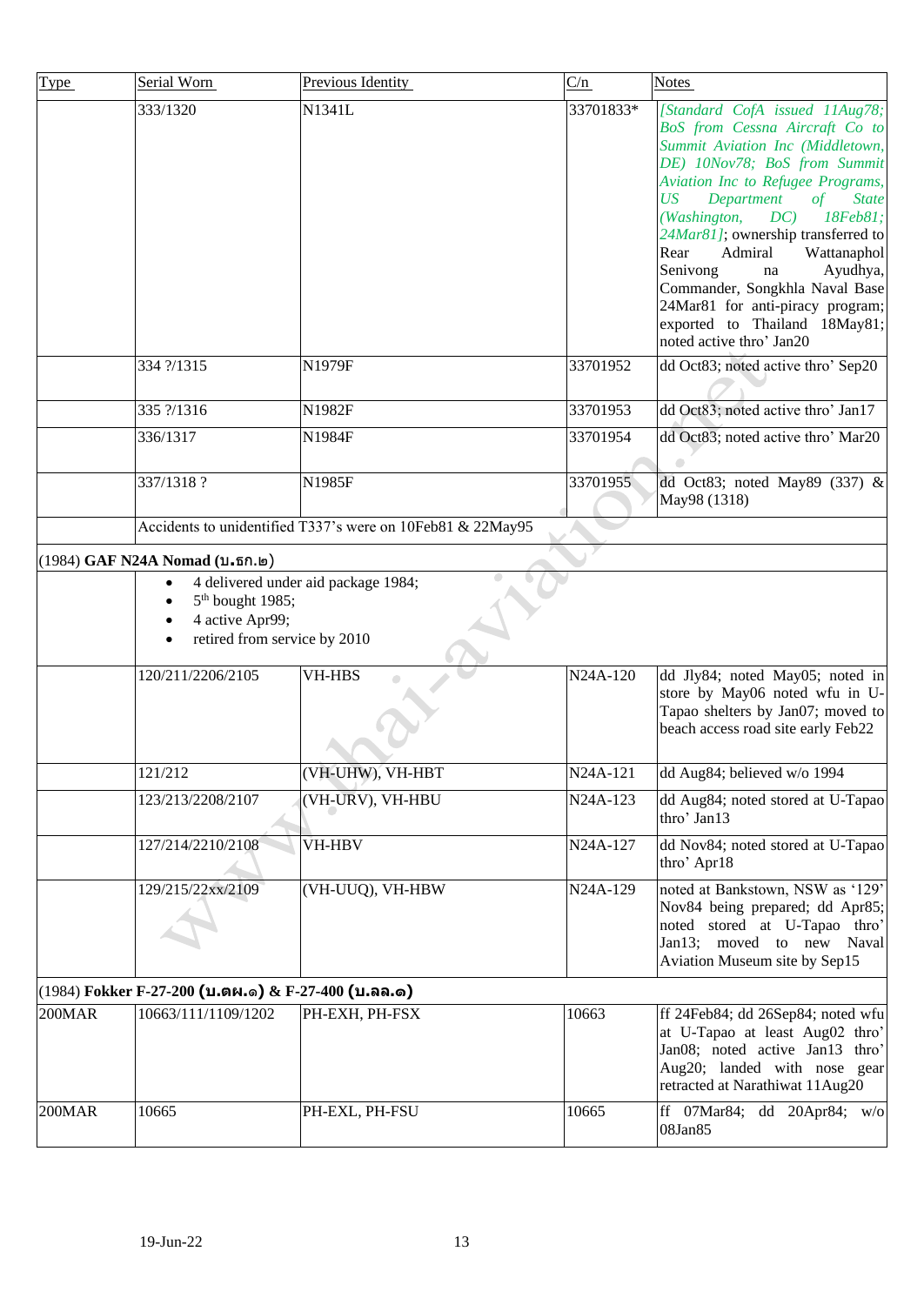<span id="page-13-0"></span>

| Type   | Serial Worn                  | Previous Identity              | C/n   | <b>Notes</b>                                                                                                                                                                                                                                                                        |
|--------|------------------------------|--------------------------------|-------|-------------------------------------------------------------------------------------------------------------------------------------------------------------------------------------------------------------------------------------------------------------------------------------|
| 200MAR | 10666/112/1110/1201          | PH-EXC, PH-FSV                 | 10666 | ff 30Mar84; dd 31May84; noted<br>wfu at U-Tapao Aug02; noted<br>active Jan05 thro' Dec05; noted<br>engineless at U-Tapao May06 thro'<br>Jan08; noted active Jan11 thro'<br>May13; report wfs by 2014, but<br>noted in good condition at U-Tapao<br>Feb15 & active Oct15 thro' Sep20 |
| 200MAR | 10676/113/1111/1203          | PH-EXC, PH-RTN                 | 10676 | ff 04Feb85; dd 09Apr87; noted<br>active Jan08; noted in<br>store<br>engineless at U-Tapao by Dec08                                                                                                                                                                                  |
| 400M   | 10650/221/2211/2110          | PH-EXI, PH-EXK, PH-TAI         | 10650 | ff 29Mar83; dd 24Dec86; noted<br>active thro' Jan13; believed wfu<br>during 2014 & stored at U-Tapao<br>thro' Apr15; noted active again<br>Mar16 & thro' May18; noted<br>engineless at U-Tapao Feb20                                                                                |
| 400M   | 10651/222/2212/2111          | PH-EXM, PH-EXI, PH-EXA, PH-NAV | 10651 | ff 27Mar83; dd 31Jan87; believed<br>wfu during 2014 & stored at U-<br>Tapao thro' Feb18; noted active<br>again Feb19 & thro' Sep20                                                                                                                                                  |
|        | $(1986)$ Bell 214ST (ฮ.ลล.๓) |                                |       |                                                                                                                                                                                                                                                                                     |
|        | 6 active Apr99<br>$\bullet$  | O                              |       |                                                                                                                                                                                                                                                                                     |
|        | 413/2301                     |                                | 28156 | Export CofA E226363 from Bell<br>Helicopter to Royal Thai Navy<br>09Dec86; last flown 2003; pod<br>noted in store outside May05 thro'<br>May19; moved to U-Tapao shelters<br>by Mar20                                                                                               |
|        | 414/2302                     |                                | 28157 | dd Dec86; noted active Jan07;<br>grounded Mar07; noted active thro'<br>Jan13; noted hangared at U-Tapao<br>Feb15; noted rotorless Aug16;<br>moved to U-Tapao shelters by<br>Dec19                                                                                                   |
|        | 415/2303                     |                                | 28170 | Export CofA E226446 from Bell<br>Helicopter to Royal Thai Navy<br>22May87; noted stored at U-Tapao<br>May05 thro' Jan13; moved to U-<br>Tapao shelters by Dec19; to display<br>at Namsai Beach by early-2022                                                                        |
|        | 416                          |                                | 28171 | Export CofA E226449 from Bell<br>Helicopter to Royal Thai Navy<br>28May87; w/o 1987                                                                                                                                                                                                 |
|        | 417/2304                     |                                | 28172 | Export CofA E226450 from Bell<br>Helicopter to Royal Thai Navy<br>25Jun87; noted May05; not flown<br>for years; noted hangared thro'<br>Jan08; noted active thro' Jan14;<br>noted hangared Feb15; noted active<br>Feb18                                                             |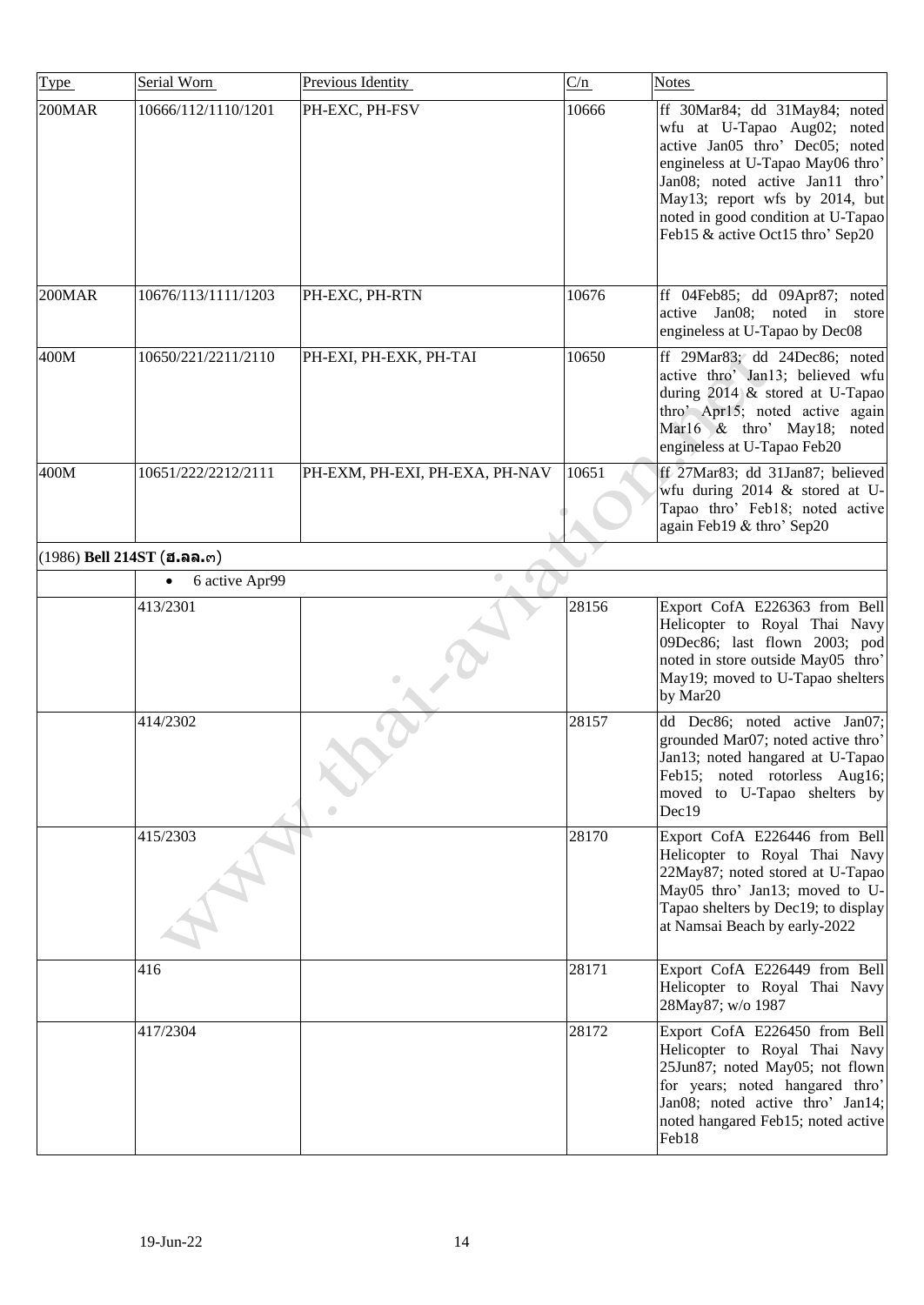<span id="page-14-3"></span><span id="page-14-2"></span><span id="page-14-1"></span><span id="page-14-0"></span>

| Type                   | Serial Worn                                   | Previous Identity                                                                    | C/n    | <b>Notes</b>                                                                                                                                                                                                                               |
|------------------------|-----------------------------------------------|--------------------------------------------------------------------------------------|--------|--------------------------------------------------------------------------------------------------------------------------------------------------------------------------------------------------------------------------------------------|
|                        | (2305)                                        | N3186K, Army 28133                                                                   | 28133  | believed<br>entered<br>Navy<br>never<br>service; noted stored / spares at U-<br>Tapao 2002 thro' Jan13; moved to<br>new Naval Aviation Museum site<br>Mar15                                                                                |
|                        | 2306                                          | N3187S, Army 28134                                                                   | 28134  | rebuilt by Bristow in Aberdeen<br>after crash with Army; test flown<br>16Dec95; loaded onto An124 UR-<br>82027 at Glasgow 05Mar96 & dd<br>to Thai Navy as 2306; noted active<br>Jan07; w/o 23Mar07                                         |
| (1987) Short SD-330UTT |                                               |                                                                                      |        |                                                                                                                                                                                                                                            |
|                        |                                               |                                                                                      | SH3108 | order cancelled & fuselage stored<br>until Jan87; then used in the<br>construction of c/n SH3124                                                                                                                                           |
|                        | (1991) Dornier Do228-212 (บ.ลว.ด)             |                                                                                      |        |                                                                                                                                                                                                                                            |
|                        | 6 delivered 1991-96;<br>$\bullet$             |                                                                                      |        |                                                                                                                                                                                                                                            |
|                        | 7 <sup>th</sup> delivered 2004;               | All 7 due to receive avionics / systems upgrades 2018                                |        |                                                                                                                                                                                                                                            |
|                        |                                               |                                                                                      |        |                                                                                                                                                                                                                                            |
|                        | 121/1109                                      | D-CBDX, D-CAOT                                                                       | 8188   | ff 16Nov90; CofA for export to<br>Thailand issued 27Feb91; noted<br>active thro' Mar20                                                                                                                                                     |
|                        | 122/1110                                      | D-CBDM, D-CATS                                                                       | 8189   | ff 01Feb91; CofA for export to<br>Thailand issued 21Mar91; noted<br>active thro' Feb18                                                                                                                                                     |
|                        | 123/1111                                      | D-CBDN, D-COTZ                                                                       | 8190   | ff 15Mar91; CofA for export to<br>Thailand issued 24Apr91; h/o<br>03May91; noted active thro' Dec19                                                                                                                                        |
|                        | 1112                                          | D-CBDF                                                                               | 8226   | CofA for export to Thailand issued<br>23Nov95;<br>noted<br>active<br>thro'<br>Mar20; shipped to Oberpfaffen-<br>hofen<br>An- $124$<br>UR-82029<br>1n<br>25Dec20 for upgrade by RUAG<br>MRO International; due for re-<br>delivery mid-2022 |
|                        | 1113                                          | D-CBDG, D-CCCP                                                                       | 8227   | CofA for export to Thailand issued<br>22Dec95; noted active thro' Feb19                                                                                                                                                                    |
|                        | 1114                                          | D-CBDH, D-CDDH                                                                       | 8228   | CofA for export to Thailand issued<br>22Jan96; noted active thro' Sep20;<br>shipped to Oberpfaffen-hofen in<br>An-124 UR-82029 25Dec20 for<br><b>RUAG</b><br><b>MRO</b><br>upgrade<br>by<br>International; due for re-delivery<br>mid-2022 |
|                        | 1115                                          | D-CBDM, (NAF036), D-COTT                                                             | 8241   | CofA for export to Thailand issued<br>13May04; dd Jun04; noted active<br>thro' Jan16                                                                                                                                                       |
|                        | (1992) HAMC Z-9 (licence-built AS365 Dauphin) |                                                                                      |        |                                                                                                                                                                                                                                            |
|                        |                                               | 9 ordered Mar92, but believed cancelled                                              |        |                                                                                                                                                                                                                                            |
|                        | (1993) Lockheed P-3 Orion (บ.ตผ.๒ก/ข)         |                                                                                      |        |                                                                                                                                                                                                                                            |
|                        | three ex USN P-3A ordered 1989;               | deliveries delayed because of financial problems and government changes in Thailand; |        |                                                                                                                                                                                                                                            |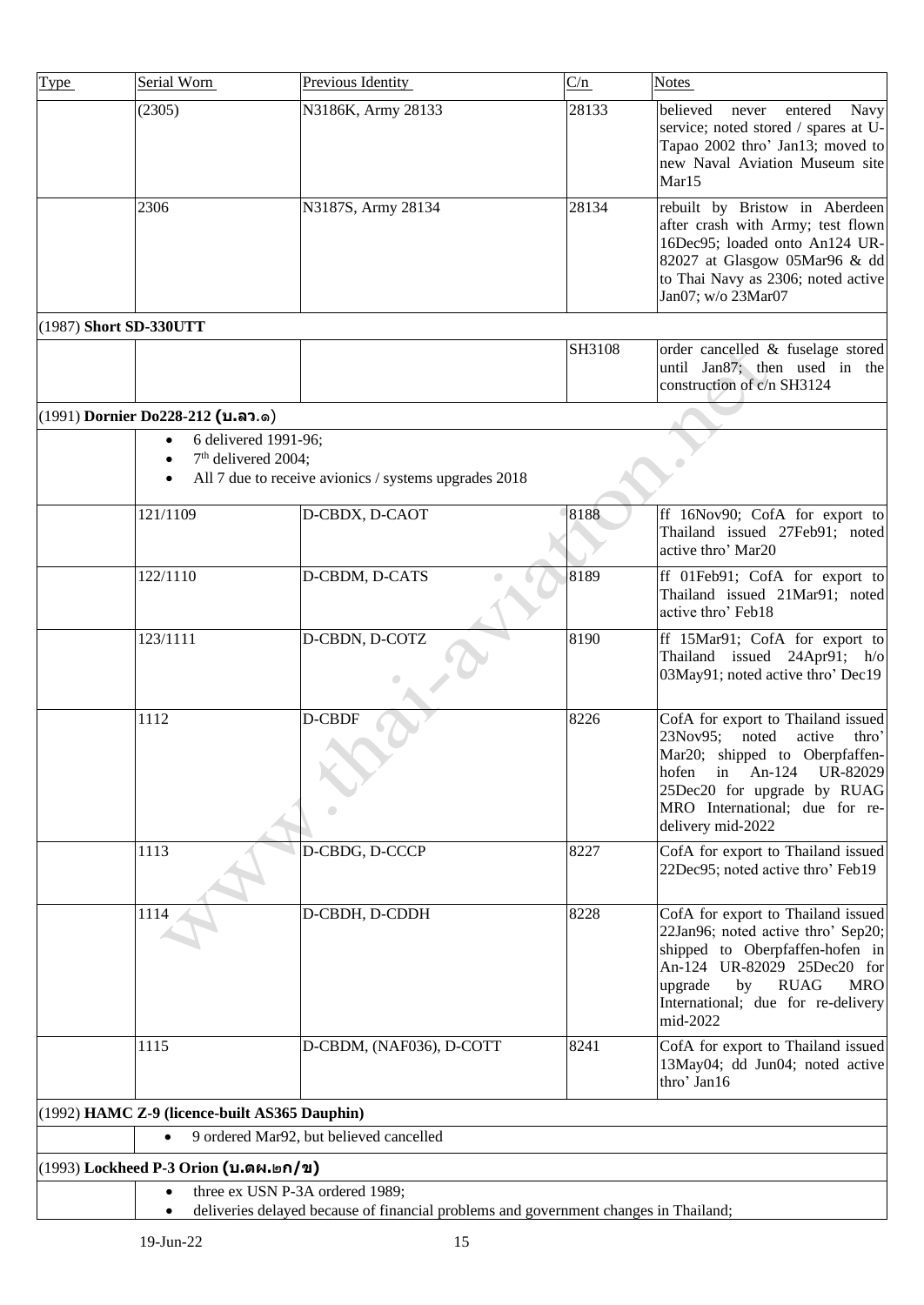<span id="page-15-0"></span>

| <b>Type</b> | Serial Worn                 | Previous Identity                                                                                                                                                                                                                                                                                                                                                                                                                                                                                                                                                                                                                                                                                                                                                 | C/n         | <b>Notes</b>                                                                                                                                                                      |
|-------------|-----------------------------|-------------------------------------------------------------------------------------------------------------------------------------------------------------------------------------------------------------------------------------------------------------------------------------------------------------------------------------------------------------------------------------------------------------------------------------------------------------------------------------------------------------------------------------------------------------------------------------------------------------------------------------------------------------------------------------------------------------------------------------------------------------------|-------------|-----------------------------------------------------------------------------------------------------------------------------------------------------------------------------------|
|             | $\bullet$<br>$\bullet$<br>٠ | in Sep/Oct93 the Orions destined for Thailand arrived at the NADEP at NAS Jacksonville, where the aircraft<br>were modified to meet RTN requirements;<br>2 aircraft were modified to P-3T (mainly based on the TAC/NAV Mod version) and delivered in Feb95;<br>3rd was originally delivered as a UP-3T in late 1995, but was later modified to VP-3T standard with a<br>strengthened floor, passenger seats and a limited SENTAC station, enabling the aircraft to perform light<br>surveillance duties;<br>the first Thai P-3 crews were trained by VP-30 at NAS Jacksonville and by Logistic Services International on<br>location in Thailand;<br>2 ex USN P-3A's also delivered for use as parts ships;<br>last 2 (1205 & 1206) retired from service mid-2014 |             |                                                                                                                                                                                   |
| $P-3A$      |                             | Bu152163 (AMARC 2P055; dep 20Jan94)                                                                                                                                                                                                                                                                                                                                                                                                                                                                                                                                                                                                                                                                                                                               | 5133        | dd c.Jan94; spares use at U-Tapao;<br>noted derelict thro' Feb15; moved<br>to beach access road site early<br>Feb22                                                               |
| $P-3A$      |                             | Bu152177 (AMARC 2P049; dep 04Jan94)                                                                                                                                                                                                                                                                                                                                                                                                                                                                                                                                                                                                                                                                                                                               | 5147        | dd c.Jan94; spares use at U-Tapao;<br>to Museum area Oct09, but moved<br>out by Feb10; noted stored thro'<br>Mar11; moved to beach access road<br>site early Feb22                |
| $P-3T$      | 42/1202 ? 1204              | Bu152142 (AMARC 2P040; dep 07Jan94)                                                                                                                                                                                                                                                                                                                                                                                                                                                                                                                                                                                                                                                                                                                               | 5112        | dd Feb95; wfs by Aug 02 & noted<br>for spares use; noted engineless at<br>U-Tapao by May06; moved to<br>beach access road site early Feb22                                        |
| $P-3T$      | 43/1204? 1205               | Bu152143 (AMARC 2P056; dep 12Apr94)                                                                                                                                                                                                                                                                                                                                                                                                                                                                                                                                                                                                                                                                                                                               | 5113        | dd Feb95; noted Jan04; based at<br>Patuxent River, MD for much of<br>2005, returning to Thailand Aug05;<br>noted active thru' Jan14; believed<br>wfs mid-2014 & stored at U-Tapao |
| VP-3T       | 1206                        | Bu152184 (AMARC 2P050; dep 17Aug94)                                                                                                                                                                                                                                                                                                                                                                                                                                                                                                                                                                                                                                                                                                                               | 5154        | dd Nov95; last recorded flight<br>13May14 & believed wfs mid-<br>2014; moved to new Naval<br><b>Aviation Museum site Mar15</b>                                                    |
| $UP-3T$     |                             | Bu152185 (AMARC 2P057; still there Aug12)                                                                                                                                                                                                                                                                                                                                                                                                                                                                                                                                                                                                                                                                                                                         | 5155        | intended for Thai Navy, and at<br>Davis Monthan from Sep90, but ntu                                                                                                               |
|             | (1995) Vought A-7 Corsair   |                                                                                                                                                                                                                                                                                                                                                                                                                                                                                                                                                                                                                                                                                                                                                                   |             |                                                                                                                                                                                   |
|             |                             | 14 A-7E, 4 TA-7C, plus 3 spares ships ordered 1994;<br>delivered Jly95 thro' Feb97;<br>believed retired from service 2002                                                                                                                                                                                                                                                                                                                                                                                                                                                                                                                                                                                                                                         |             |                                                                                                                                                                                   |
| TA-7C       |                             | Bu156773 (AMARC 6A331; dep 18Aug94)                                                                                                                                                                                                                                                                                                                                                                                                                                                                                                                                                                                                                                                                                                                               | E40/39/TE15 | spares ship; fuselage noted dumped<br>at U-Tapao by Aug02                                                                                                                         |
| $A-7E$      |                             | Bu159300 (AMARC 6A290; dep 18Aug94)                                                                                                                                                                                                                                                                                                                                                                                                                                                                                                                                                                                                                                                                                                                               | E438        | spares ship; fuselage noted dumped<br>at U-Tapao by Aug02                                                                                                                         |
| $A-7E$      |                             | Bu160539 (AMARC 6A349; dep 18Aug94)                                                                                                                                                                                                                                                                                                                                                                                                                                                                                                                                                                                                                                                                                                                               | E509        | spares ship; fuselage noted dumped<br>at U-Tapao by Aug02                                                                                                                         |
| $A-7E$      | 1401                        | Bu160542 (AMARC 6A391; dep 18Aug94)                                                                                                                                                                                                                                                                                                                                                                                                                                                                                                                                                                                                                                                                                                                               | E512        | noted wfu in U-Tapao shelters by<br>Jan07; moved to beach access road<br>site early Feb22                                                                                         |
| $A-7E$      | 1402                        | Bu160739 (AMARC 6A387; dep 09Sep94)                                                                                                                                                                                                                                                                                                                                                                                                                                                                                                                                                                                                                                                                                                                               | E572        | noted wfu in U-Tapao shelters by<br>Jan07; moved to beach access road<br>site early Feb22                                                                                         |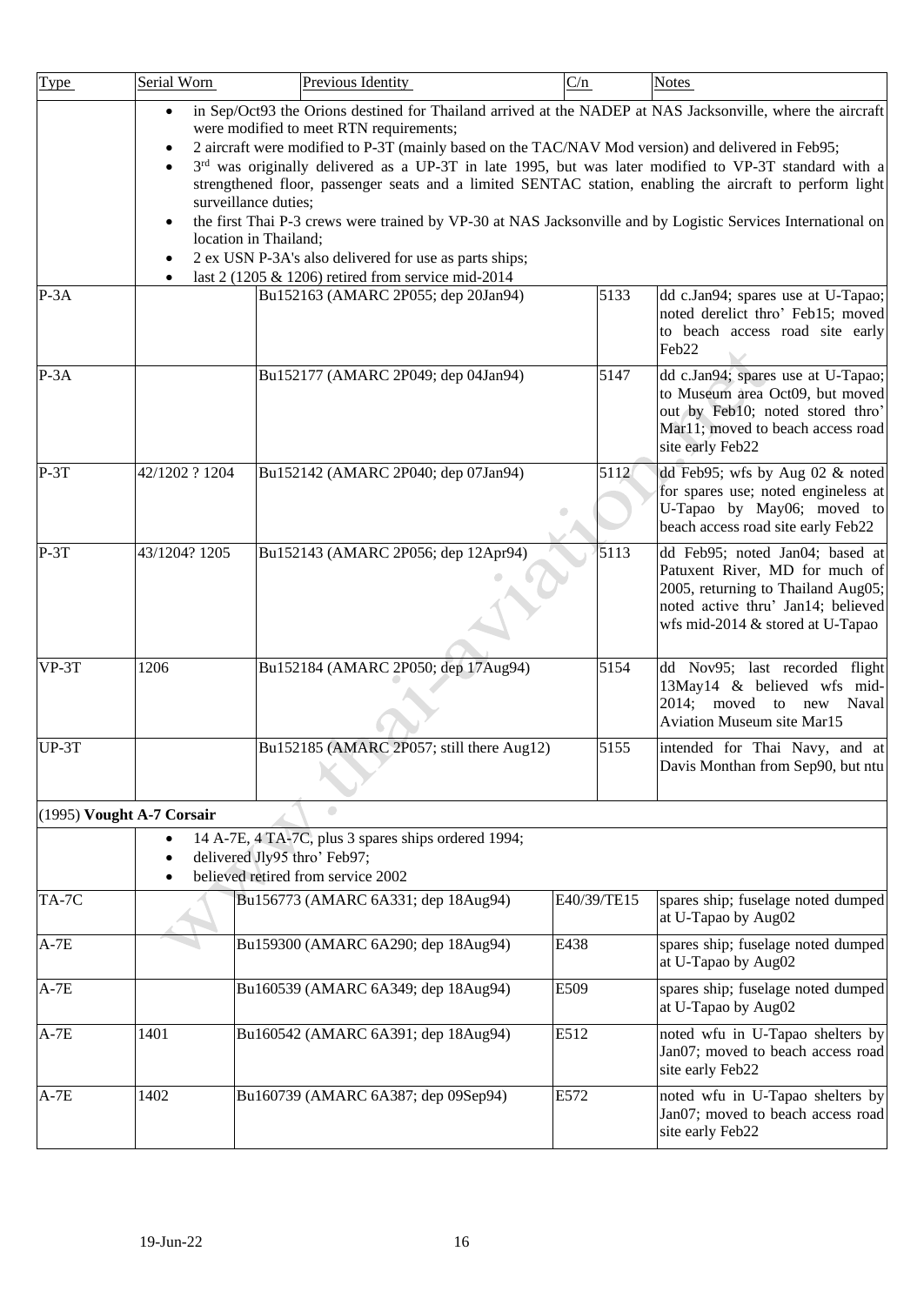| Type   | Serial Worn | Previous Identity                   | C/n  | <b>Notes</b>                                                                                                                                                                                                                                                        |
|--------|-------------|-------------------------------------|------|---------------------------------------------------------------------------------------------------------------------------------------------------------------------------------------------------------------------------------------------------------------------|
| $A-7E$ | 1403        | Bu160859 (AMARC 6A251; dep 03Jan95) | E575 | noted uncoded & active at U-Tapao<br>Aug96; last flight 19Jly01; noted<br>wfu in U-Tapao shelters Jan07 thro'<br>Jan13; moved to new Naval<br><b>Aviation Museum site Mar15</b>                                                                                     |
| $A-7E$ | 1404        | Bu158838 (AMARC 6A297; dep 03Jan95) | E394 | noted active Aug96; noted wfu in<br>U-Tapao shelters by Jan07; moved<br>to beach access road site early<br>Feb <sub>22</sub>                                                                                                                                        |
| $A-7E$ | 1405        | Bu160544 (AMARC 6A347; dep 02Feb95) | E514 | last flight 16Aug00; noted wfu in<br>U-Tapao<br>shelters<br>Jan07<br>thro'<br>Jan13; gone<br>by Mar15;<br>to<br>Chumphon Naval Rating School<br>Jly15                                                                                                               |
| $A-7E$ | 1406        | Bu160545 (AMARC 6A348; dep 02Feb95) | E515 | noted Dec03; noted stored at U-<br>Tapao May06; to Museum area<br>Sep/Oct09, but moved out by<br>Dec10; noted wfu in U-Tapao<br>shelters Jan07 thro' Jan13; moved<br>to new Naval Aviation Museum site<br>Mar15                                                     |
| $A-7E$ | 1407        | Bu159288 (AMARC 6A384; dep 08May95) | E426 | noted 29Apr95 crated at AMARC<br>for shipment to NAS Jacksonville,<br>FL:<br>noted<br>05Nov95<br>being<br>refurbished at NAD Jacksonville,<br>FL; last flight 02Mar01; noted wfu<br>in U-Tapao shelters by Jan07;<br>moved to beach access road site<br>early Feb22 |
| $A-7E$ | 1408        | Bu158658 (AMARC 6A386; dep 08May95) | E351 | noted 29Apr95 crated at AMARC<br>for shipment to NAS Jacksonville,<br>FL; noted<br>Mar97<br>at<br><b>NAD</b><br>Jacksonville,<br>FL;<br>last<br>flight<br>03Apr01; noted wfu in U-Tapao<br>shelters Jan07 thro' Jan13; to<br>display at Sattahip by Jly13           |
| $A-7E$ | 1409        | Bu159272 (AMARC 6A300; dep 09Aug95) | E410 | noted uncoded Jan99; noted wfu in<br>U-Tapao shelters by Jan07; moved<br>to beach access road site early<br>Feb <sub>22</sub>                                                                                                                                       |
| $A-7E$ | 1410        | Bu159976 (AMARC 6A305; dep 09Aug95) | E480 | noted Dec03; noted stored uncoded<br>at U-Tapao May06; noted wfu in<br>U-Tapao shelters by Jan07; moved<br>to beach access road site early<br>Feb22                                                                                                                 |
| $A-7E$ | 1411        | Bu160563 (AMARC 6A372; dep 02Nov95) | E533 | last flight 09Jly02; noted wfu in U-<br>Tapao shelters Jan07 thro' Jly16; to<br>RTAF Museum Jun17                                                                                                                                                                   |
| $A-7E$ |             | Bu158666 (AMARC 6A291; dep 18Aug94) | E359 | noted uncoded Jan99 & Dec03;<br>noted wfu in U-Tapao shelters by<br>Jan07; moved to beach access road<br>site early Feb22                                                                                                                                           |
| $A-7E$ |             | Bu160547 (AMARC 6A272; dep 02Nov95) | E517 | noted uncoded Jan99 & Dec03;<br>noted wfu in U-Tapao shelters by<br>Jan07 & thro' Dec19                                                                                                                                                                             |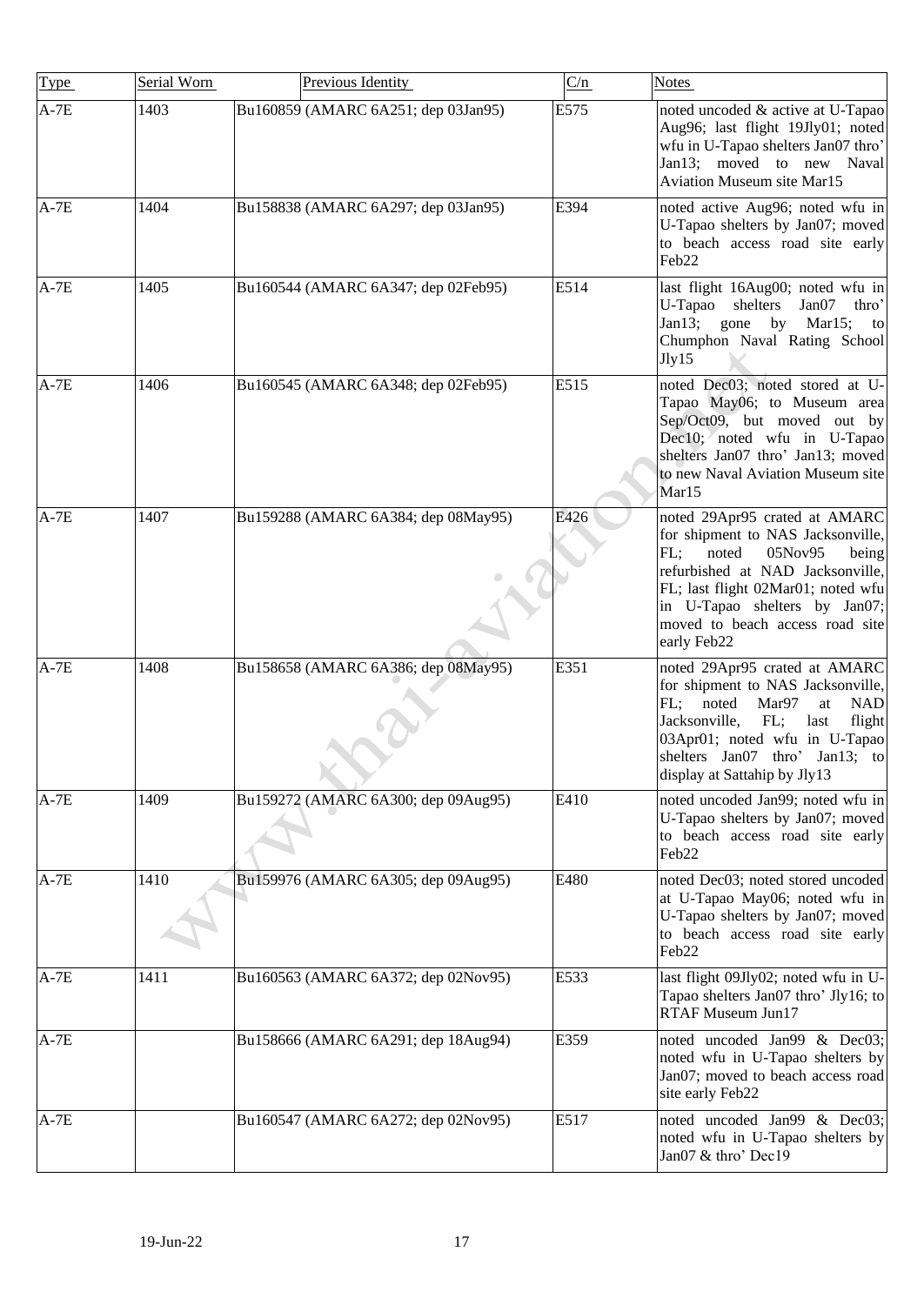<span id="page-17-0"></span>

| Type                  | Serial Worn                        |                                      | Previous Identity                                                                 | C/n         | <b>Notes</b>                                                                                                                                                                                                                                                    |
|-----------------------|------------------------------------|--------------------------------------|-----------------------------------------------------------------------------------|-------------|-----------------------------------------------------------------------------------------------------------------------------------------------------------------------------------------------------------------------------------------------------------------|
| $A-7E$                | 1414                               |                                      | Bu158833 (AMARC 6A340; dep 13Feb96)                                               | E389        | last flight 03Apr00; noted wfu in<br>shelters<br>U-Tapao<br>Jan07<br>thro'<br>Jan13; to display at Phi Phi pier,<br>Krabi by Jan15                                                                                                                              |
| TA-7C                 | 1415                               |                                      | Bu156746 (AMARC 6A357; dep 18Aug94)                                               | E13/47/TE23 | $28$ Mar95<br>noted<br><b>NAD</b><br>at<br>Jacksonville, FL; noted uncoded at<br>U-Tapao Aug95; noted 22Jly96 at<br>Kadena, Japan; last flight 07Dec01;<br>noted wfu at U-Tapao by Jan07                                                                        |
| TA-7C                 | 1416                               |                                      | Bu156779 (AMARC 6A327; dep 18Aug94)                                               | E46/55/TE31 | 28Mar95<br><b>NAD</b><br>noted<br>at<br>Jacksonville, FL; noted 15Jly96 at<br>Kadena, Japan; last flight 11Dec01;<br>noted wfu in U-Tapao shelters<br>Jan07 thro' Jan13 moved to new<br>Naval Aviation Museum site Mar15                                        |
| TA-7C                 | 1417                               |                                      | Bu156788 (AMARC 6A361; dep 18Aug94)                                               | E55/50/TE26 | noted uncoded & active at U-Tapao<br>Aug96; noted Jan05 & May06;<br>noted wfu in U-Tapao shelters thro'<br>Jan13; noted on maintenance apron<br>by Feb15                                                                                                        |
| TA-7E<br>$(ex EA-7L)$ | 1418                               |                                      | Bu156794 (soc by USN 08Oct93, Admin Strike,<br>Transferred to Non-Navy Recipient) | E61/36/TE12 | noted uncoded at U-Tapao Aug95;<br>noted 22Jly96 at Kadena, Japan;<br>noted wfu in U-Tapao shelters by<br>Jan07; moved to beach access road<br>site early Feb22                                                                                                 |
|                       | $(1996)$ Sikorsky S-76B-7 (ฮ.ลล.๔) |                                      |                                                                                   |             |                                                                                                                                                                                                                                                                 |
|                       |                                    | 6 delivered 1996;<br>5 active Apr99; | $2nd$ probably 2011/12; and a 3 <sup>rd</sup> from 2015                           |             | 3 refurbished by Vector Aerospace Helicopter Services - North America at Langley, BC; 2309 in 2009/10; a                                                                                                                                                        |
|                       | 2307                               |                                      |                                                                                   | 760449      | dd 19Apr96; noted active thro'<br>Jan13; noted carrying out post-<br>refurbishment ground runs at Heli-<br>One, Boundary Bay, BC Sep15;<br>noted at U-Tapao Jan17; noted<br>active thro' Sep20                                                                  |
|                       | 2308                               |                                      |                                                                                   | 760450      | dd 08Jly96; noted active thro'<br>Mar20; w/o 08Oct20                                                                                                                                                                                                            |
|                       | 2309                               |                                      |                                                                                   | 760451*     | dd 08Jly96; w/o; wreck noted at U-<br>Tapao<br>May05<br>thro'<br>Jan08;<br>refurbished by Vector Aerospace<br>Helicopter<br>Services<br>North<br>$\Box$<br>America at Langley, BC (noted<br>there Feb09 & Oct09); re-dd 2010;<br>noted active Aug10 thro' Feb19 |
|                       | 2310                               |                                      |                                                                                   | 760452      | dd 30Apr96; w/o 03Apr97; wreck<br>noted at U-Tapao May97                                                                                                                                                                                                        |
|                       | 2311                               |                                      |                                                                                   | 760454      | dd 08Jly96; noted active thro'<br>Mar20                                                                                                                                                                                                                         |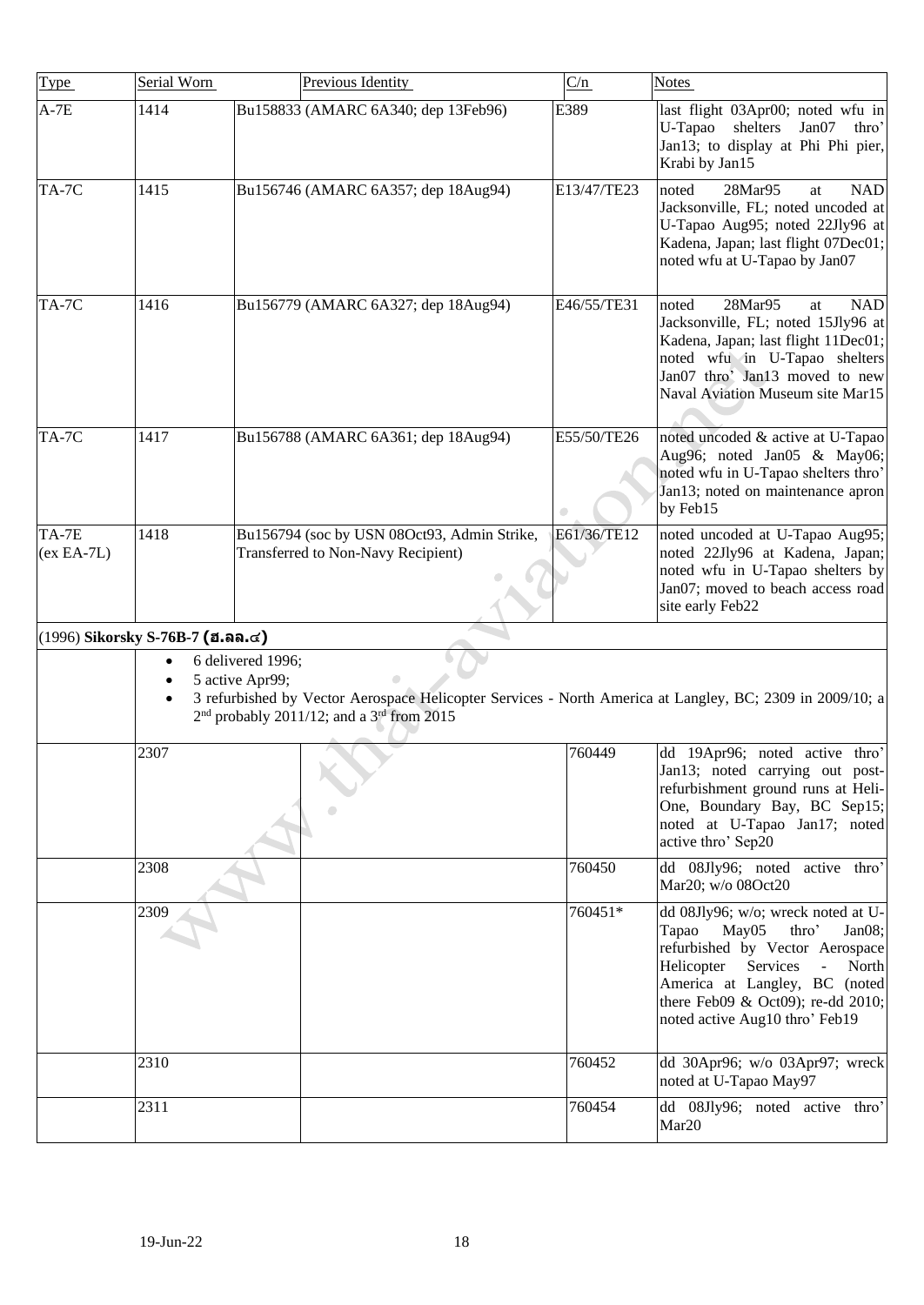<span id="page-18-1"></span><span id="page-18-0"></span>

| <b>Type</b> | Serial Worn                                                                                                                                                                                                                                                                                  |  | Previous Identity                                                                                                        |  | C/n        | <b>Notes</b>                                                                                                                                                                                                                        |  |
|-------------|----------------------------------------------------------------------------------------------------------------------------------------------------------------------------------------------------------------------------------------------------------------------------------------------|--|--------------------------------------------------------------------------------------------------------------------------|--|------------|-------------------------------------------------------------------------------------------------------------------------------------------------------------------------------------------------------------------------------------|--|
|             | 2312                                                                                                                                                                                                                                                                                         |  |                                                                                                                          |  | 760455     | dd 01Aug96; substantially damaged<br>30Jan03; noted stored at U-Tapao<br>May05 thro' May06; noted active<br>Dec13 thro' Nov17                                                                                                       |  |
|             |                                                                                                                                                                                                                                                                                              |  | Accidents to unidentified S-76B's were on 30Jan03 (possibly 2309 ?)                                                      |  |            |                                                                                                                                                                                                                                     |  |
|             | $(1997)$ McDonnell Douglas AV-8 (บ.ขจ.ดก)                                                                                                                                                                                                                                                    |  |                                                                                                                          |  |            |                                                                                                                                                                                                                                     |  |
|             | 9 handed over by Spanish Navy 24Oct96, & delivered 1997 on aircraft carrier 'RTNS Chakri Naruebet';<br>operated by Squadron 1 Wing 3 ('RTNS Chakri Naruebet'), but by 1999 only 1 aircraft was believed to be<br>airworthy because of lack of available spares;<br>retired from service 2006 |  |                                                                                                                          |  |            |                                                                                                                                                                                                                                     |  |
| TAV-8S      | 3101                                                                                                                                                                                                                                                                                         |  | Bu159563, VAE.1 '008-07', VAE.1-1 '01-807'                                                                               |  | 212029/5   | noted active May06; noted wfu in<br>U-Tapao shelters thro'<br>Jan $13$ ;<br>moved to new Naval Aviation<br>Museum site Mar15                                                                                                        |  |
| TAV-8S      | 3102                                                                                                                                                                                                                                                                                         |  | Bu159564, VAE.2 '008-08', VAE.1-2 '01-808'                                                                               |  | 212030/7   | noted wfu in U-Tapao shelters thro'<br>Jly16                                                                                                                                                                                        |  |
| $AV-8S$     | 3103                                                                                                                                                                                                                                                                                         |  | Bu159562, VA.1-2 '008-03', VA.1-2 '01-803'                                                                               |  | 712186/101 | noted wfu in U-Tapao shelters<br>Jan12 noted wfu in U-Tapao<br>shelters by Jan07; moved to beach<br>access road site early Feb22                                                                                                    |  |
| $AV-8S$     | 3104                                                                                                                                                                                                                                                                                         |  | Bu159557, VA.1-3 '008-04', VA.1-3 '01-804'                                                                               |  | 712181/103 | noted wfu in U-Tapao shelters thro'<br>Jan13; to Sattahip Navy Base by<br>Oct14                                                                                                                                                     |  |
| $AV-8S$     | 3105                                                                                                                                                                                                                                                                                         |  | Bu159558, VA.1-4 '008-05', VA.1-4 01-805'                                                                                |  | 712182/104 | noted cocooned at U-Tapao Jan07;<br>put on display near civil terminal at<br>U-Tapao by Mar09 (note: wings<br>from another AV-8, as those<br>01-805<br>marked<br>stored<br>are<br>separately)                                       |  |
| $AV-8S$     | 3106                                                                                                                                                                                                                                                                                         |  | Bu159559, VA.1-5 '008-06', VA.1-5 '01-806'<br>$\sim$                                                                     |  | 712183/105 | noted cocooned at U-Tapao Jan07;<br>noted wfu in U-Tapao shelters thro'<br>Jan13; put on display at U-Tapao<br>by Nov13                                                                                                             |  |
| $AV-8S$     | 3107                                                                                                                                                                                                                                                                                         |  | Bu161174, VA.1-8 '008-09', VA.1-8 '01-809'                                                                               |  | 712223/109 | noted at U-Tapao May06; f/n in U-<br>Tapao Museum area Oct09; still<br>there Oct10, but moved out by<br>Dec10, back to U-Tapao shelters;<br>noted wfu in U-Tapao shelters thro'<br>Jly12; to Marine Corps Museum,<br>Sattahip Jly14 |  |
| $AV-8S$     | 3108                                                                                                                                                                                                                                                                                         |  | Bu161176, VA.1-10 '008-1'1, VA.1-10 '01-811'                                                                             |  | 712225/111 | noted wfu in U-Tapao shelters thro'<br>Jan13; noted in static display at U-<br>Tapao Jan15; to Sattahip Navy<br>Base 10Jly20                                                                                                        |  |
| $AV-8S$     | 3109                                                                                                                                                                                                                                                                                         |  | Bu161178, VA.1-12 '008-14', VA.1-12 '01-814'                                                                             |  | 712227/113 | noted wfu in U-Tapao shelters thro'<br>Jly16; to RTAF Museum Jun17                                                                                                                                                                  |  |
|             |                                                                                                                                                                                                                                                                                              |  | (1997) Sikorsky S-70B-7 Seahawk (ฮ.ปด.๑) / MH-60S Knighthawk (ฮ.ลล.๕)                                                    |  |            |                                                                                                                                                                                                                                     |  |
|             | $\bullet$<br>FMS approval)                                                                                                                                                                                                                                                                   |  | 6 S-70B-7 delivered Nov97; 6 active Apr99;<br>2 UH-60L ordered Jly05 (believed cancelled in favour of the MH-60S order); |  |            | up to 6 MH-60S requested from US DSCA Apr06; 2 MH-60S delivered Oct11 (4 more available on existing                                                                                                                                 |  |
| S-70B-7     | 3201                                                                                                                                                                                                                                                                                         |  |                                                                                                                          |  | 702263     | dd Nov97; noted active Jan98 thro'<br>Feb20                                                                                                                                                                                         |  |
|             | 19-Jun-22                                                                                                                                                                                                                                                                                    |  | 19                                                                                                                       |  |            |                                                                                                                                                                                                                                     |  |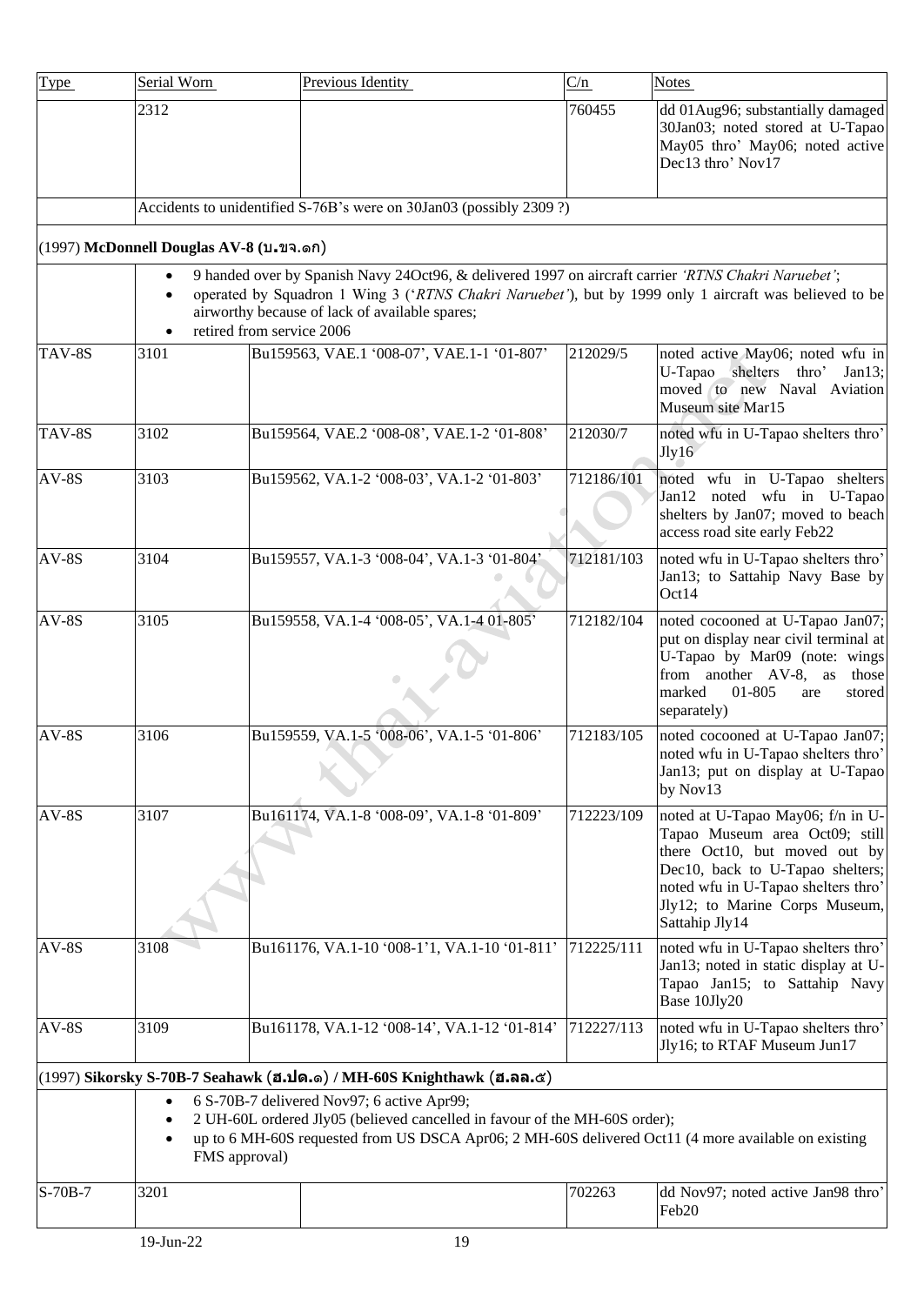<span id="page-19-2"></span><span id="page-19-1"></span><span id="page-19-0"></span>

| Type                     | Serial Worn                                    | Previous Identity                                                  | C/n      | <b>Notes</b>                                                                                                                                                                                                                                                                                                                                                  |
|--------------------------|------------------------------------------------|--------------------------------------------------------------------|----------|---------------------------------------------------------------------------------------------------------------------------------------------------------------------------------------------------------------------------------------------------------------------------------------------------------------------------------------------------------------|
| $S-70B-7$                | 3202                                           |                                                                    | 702297*  | dd Nov97; noted active Jan98 thro'<br>Apr18                                                                                                                                                                                                                                                                                                                   |
| $S-70B-7$                | 3203                                           |                                                                    | 702363   | dd Nov97; noted active Jan98 thro'<br>Jan13                                                                                                                                                                                                                                                                                                                   |
| $S-70B-7$                | 3204                                           |                                                                    | 702374*  | dd Nov97; noted active Jan98 thro'<br>Jan13; shipped to Australia for refit<br>early 2014; noted active by Nov15<br>& thro' Nov21                                                                                                                                                                                                                             |
| $S-70B-7$                | 3205                                           |                                                                    | 702381   | dd Nov97; noted active Jan98 thro'<br>Feb20                                                                                                                                                                                                                                                                                                                   |
| S-70B-7                  | 3206                                           |                                                                    | 702390   | dd Nov97; noted active Jan98 thro'<br>Feb18                                                                                                                                                                                                                                                                                                                   |
| <b>MH-60S</b>            | 3207                                           | Bu168034                                                           | 703299   | ferried from Lockheed Martin's<br>facility in Owego, NY to the Port of<br>Baltimore, MD 08Aug11, for<br>shipment to Thailand; off-loaded<br>from Wallenius<br>Wilhelmsen<br>Logistics ship at Laem Chabang<br>31Oct11; noted active thro' Feb18                                                                                                               |
| <b>MH-60S</b>            | 3208                                           | Bu168035*                                                          | 703341   | ferried from Lockheed Martin's<br>facility in Owego, NY to the Port of<br>Baltimore, MD 08Aug11, for<br>shipment to Thailand; off-loaded<br>Wallenius<br>Wilhelmsen<br>from<br>Logistics ship at Laem Chabang<br>31Oct11; noted active thro' Oct17                                                                                                            |
|                          | (2005) Westland Super Lynx 300 Mk.110 (ฮ.ตผ.ด) |                                                                    |          |                                                                                                                                                                                                                                                                                                                                                               |
|                          | 2 ordered Aug01<br>$\bullet$                   | $\bullet$                                                          |          |                                                                                                                                                                                                                                                                                                                                                               |
|                          | 2313                                           | ZJ987                                                              | 445      | ff 26Jly04; dd 07Feb05; noted<br>active thro' May16; noted at U-<br>Tapao Jan17                                                                                                                                                                                                                                                                               |
|                          | 2314                                           | ZJ988                                                              | 447      | ff 06Sep04; dd 07Feb05; noted<br>active thro' Feb15; noted rotorless<br>at U-Tapao Jan17; noted active<br>Feb18 thro' Sep21                                                                                                                                                                                                                                   |
| (2006) Eurocopter EC-225 |                                                |                                                                    |          |                                                                                                                                                                                                                                                                                                                                                               |
|                          | $\bullet$                                      | F-ZKBJ demonstrated to RTN at U-Tapao 04May06, but no order placed |          |                                                                                                                                                                                                                                                                                                                                                               |
|                          | (2008) Embraer ERJ135LR (บ.ลล.๒)               |                                                                    |          |                                                                                                                                                                                                                                                                                                                                                               |
|                          | 2112                                           | PT-SEY, HS-NVA                                                     | 14501077 | ordered Nov07; dd 24Nov08; not<br>between<br>26Dec12<br>flown<br>&<br>16Aug13, when it carried out air<br>tests from U-Tapao; departed U-<br>Tapao 20Aug13 to Canada for C-<br>Check, returning through Glasgow<br>last recorded flight<br>$13$ Sep $13$ ;<br>$13$ Dec $18$ ;<br>airtests 15Sep20<br>$-\&$<br>25Sep20; believed ferried to Seletar<br>02Dec20 |
|                          | 2113                                           | PT-TKW, HS-NVB                                                     | 14501125 | ordered Oct09; dd 29Nov10; noted<br>active thro' Apr20                                                                                                                                                                                                                                                                                                        |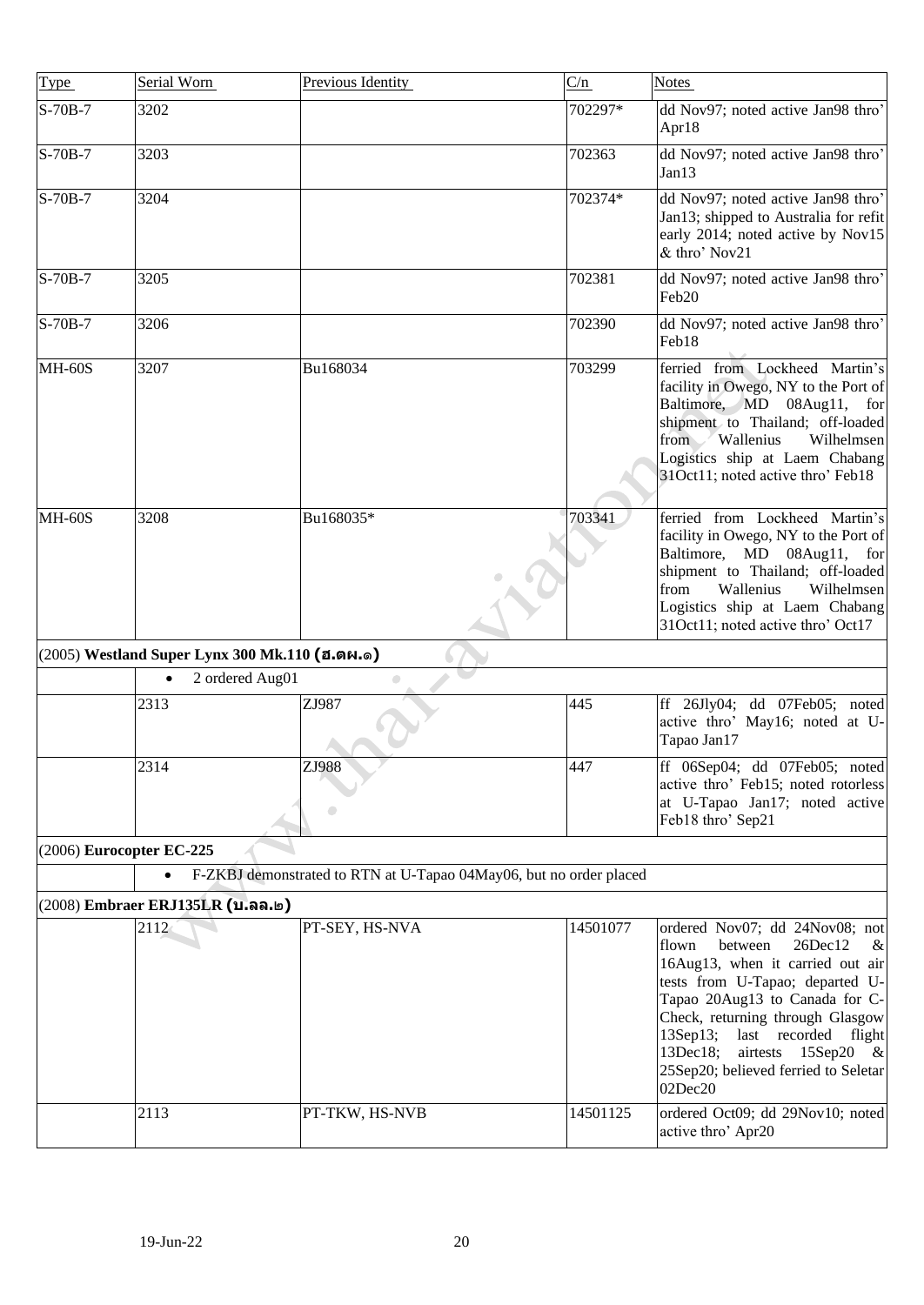<span id="page-20-3"></span><span id="page-20-2"></span><span id="page-20-1"></span><span id="page-20-0"></span>

| Type                              | Serial Worn                                          |               | Previous Identity                                                                          | C/n            | <b>Notes</b>                                                                                                                                                                                                                                                                                                                                                                      |  |
|-----------------------------------|------------------------------------------------------|---------------|--------------------------------------------------------------------------------------------|----------------|-----------------------------------------------------------------------------------------------------------------------------------------------------------------------------------------------------------------------------------------------------------------------------------------------------------------------------------------------------------------------------------|--|
|                                   | (2009) Naval Aircraft Experimental                   |               |                                                                                            |                |                                                                                                                                                                                                                                                                                                                                                                                   |  |
| Seaplane                          | NAX-01 / NAX-1                                       |               |                                                                                            |                | apparently initially flown as a<br>monoplane with high tailplane, then<br>modified to a biplane configuration<br>with mid-height tailplane by 2009;<br>noted 2009 thro' Jan12; based at<br>Dok Rai; noted at U-Tapao Jan12;<br>apparently repainted with black fin<br>as NAX-1 during 2012; noted at U-<br>Tapao Jan13, Jan14 & Jan15;<br>damaged 10Jun17 in emergency<br>landing |  |
| Seaplane                          | NAX-02 / NAX-2                                       |               |                                                                                            |                | due for completion May12; noted at<br>U-Tapao Jan13 & Jan14                                                                                                                                                                                                                                                                                                                       |  |
| Seaplane                          | $\text{MAX-3}$                                       |               |                                                                                            |                | noted at U-Tapao Jan12; based at<br>Dok Rai; noted at U-Tapao Jan13<br>$&$ Jan16                                                                                                                                                                                                                                                                                                  |  |
| Seaplane                          | $NAX-4$                                              |               |                                                                                            |                | due for completion late 2012                                                                                                                                                                                                                                                                                                                                                      |  |
| Seaplane                          | $\text{MAX-5}$                                       |               |                                                                                            |                | produced by Thailand Science<br>Research and Innovation (TSRI)<br>2019/2020; named "Chalakasyan";<br>noted at Nong Khor Feb21                                                                                                                                                                                                                                                     |  |
| Quicksilver MXLII Sport           |                                                      | <b>NAX-11</b> | $U-P18$                                                                                    | 0472           | noted at Nong Khor Jan17                                                                                                                                                                                                                                                                                                                                                          |  |
|                                   | AutoGyro Europe MTOSport NAX-21                      |               |                                                                                            |                | noted at Nong Khor Feb21 & Si<br>Racha May21 with 'Eastern Sky<br>Aviation' titles                                                                                                                                                                                                                                                                                                |  |
|                                   | AutoGyro Europe MTOSport NAX-22 /                    | $NAX-2$       | <b>U-D49</b>                                                                               | M01157         | noted at Nong Khor as NAX-22<br>Feb21 & May21; noted at Nong<br>Khor as NAX-2 Mar22 & Apr22                                                                                                                                                                                                                                                                                       |  |
| Ikarus C-42                       |                                                      | <b>NAX-22</b> | <b>U-S22</b>                                                                               | 9910-6221      | noted at Nong Khor Mar21 &<br>Sep21                                                                                                                                                                                                                                                                                                                                               |  |
| Quicksilver                       |                                                      | <b>NAX-31</b> |                                                                                            |                | noted at Nong Khor Jan16, Aug16,<br>Jan17, Apr17 & Jly17                                                                                                                                                                                                                                                                                                                          |  |
|                                   | AutoGyro Europe MTOSport NAX-31                      |               | U-D49?                                                                                     |                | noted at Ongkharak 2021                                                                                                                                                                                                                                                                                                                                                           |  |
| Quicksilver MXII                  |                                                      |               |                                                                                            |                | noted on floats at Nong Khor Jly17                                                                                                                                                                                                                                                                                                                                                |  |
| Skycruiser SC-200 Autogyro NAX-69 |                                                      |               | HA-XBA                                                                                     | SC-200-R-0004* | noted at Nong Khor May16; to U-<br>D74 by Jun16                                                                                                                                                                                                                                                                                                                                   |  |
|                                   | (2012) Sikorsky (Keystone) S-92A                     |               |                                                                                            |                |                                                                                                                                                                                                                                                                                                                                                                                   |  |
|                                   | ۰                                                    |               | N146EU demonstrated to RTN at U-Tapao 22Feb12                                              |                |                                                                                                                                                                                                                                                                                                                                                                                   |  |
| (2013) IPTN N219                  |                                                      |               |                                                                                            |                |                                                                                                                                                                                                                                                                                                                                                                                   |  |
|                                   | $\bullet$                                            |               | The RTN were in discussion with IPTN Indonesia Nov13 over the possible purchase of 20 N219 |                |                                                                                                                                                                                                                                                                                                                                                                                   |  |
|                                   |                                                      |               | (2016) Eurocopter EC645 T2 / H145M (MBB-BK117 D-2m)                                        |                |                                                                                                                                                                                                                                                                                                                                                                                   |  |
|                                   | 5 ordered 02Sep14, for delivery in 2016<br>$\bullet$ |               |                                                                                            |                |                                                                                                                                                                                                                                                                                                                                                                                   |  |